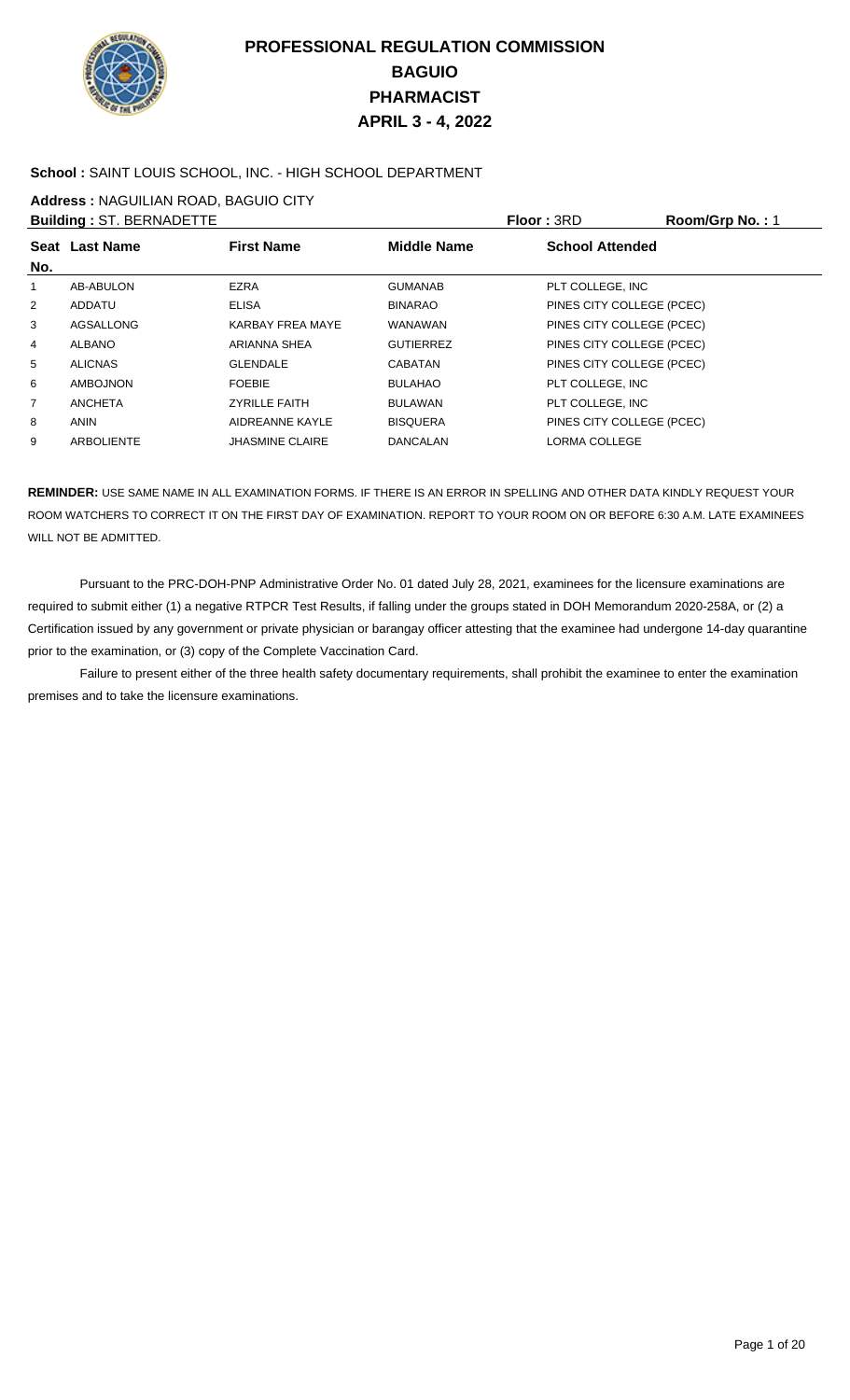

#### **School :** SAINT LOUIS SCHOOL, INC. - HIGH SCHOOL DEPARTMENT

**Address :** NAGUILIAN ROAD, BAGUIO CITY

| <b>Building: ST. BERNADETTE</b> |                   |                    |                    | <b>Floor: 3RD</b>                 | Room/Grp No.: 2                        |
|---------------------------------|-------------------|--------------------|--------------------|-----------------------------------|----------------------------------------|
| No.                             | Seat Last Name    | <b>First Name</b>  | <b>Middle Name</b> | <b>School Attended</b>            |                                        |
| 1                               | <b>ASTUDILLO</b>  | <b>KRIZZLE</b>     | <b>SALES</b>       | <b>TECHNOLOGY</b>                 | CENTRAL ILOCANDIA COLLEGE OF SCIENCE & |
| 2                               | ATOLMOM           | <b>CHARITY</b>     | <b>WORWOR</b>      | PLT COLLEGE. INC                  |                                        |
| 3                               | <b>BABA</b>       | PRIMA DONNA        | <b>PALACAY</b>     |                                   | MARIANO MARCOS STATE UNIVERSITY-BATAC  |
| 4                               | <b>BAGSIYAO</b>   | <b>BRIER ROSE</b>  | <b>UMAYAT</b>      | LORMA COLLEGE                     |                                        |
| 5                               | <b>BAGUIDUDOL</b> | MANELYN            | <b>PUGONG</b>      | PLT COLLEGE, INC                  |                                        |
| 6                               | <b>BAHOM</b>      | <b>ASHLEY MARI</b> | LAGGUI             | UNIVERSITY OF LA SALETTE-SANTIAGO |                                        |
| 7                               | <b>BAIWES</b>     | <b>MYRA</b>        | <b>VICENTE</b>     | PINES CITY COLLEGE (PCEC)         |                                        |
| 8                               | <b>BAL-UT</b>     | <b>RACHELLE</b>    | <b>HERMOSURA</b>   | LORMA COLLEGE                     |                                        |
| 9                               | <b>BALANGUE</b>   | AIZEEN HAZEL       | <b>SALTING</b>     | LORMA COLLEGE                     |                                        |

**REMINDER:** USE SAME NAME IN ALL EXAMINATION FORMS. IF THERE IS AN ERROR IN SPELLING AND OTHER DATA KINDLY REQUEST YOUR ROOM WATCHERS TO CORRECT IT ON THE FIRST DAY OF EXAMINATION. REPORT TO YOUR ROOM ON OR BEFORE 6:30 A.M. LATE EXAMINEES WILL NOT BE ADMITTED.

 Pursuant to the PRC-DOH-PNP Administrative Order No. 01 dated July 28, 2021, examinees for the licensure examinations are required to submit either (1) a negative RTPCR Test Results, if falling under the groups stated in DOH Memorandum 2020-258A, or (2) a Certification issued by any government or private physician or barangay officer attesting that the examinee had undergone 14-day quarantine prior to the examination, or (3) copy of the Complete Vaccination Card.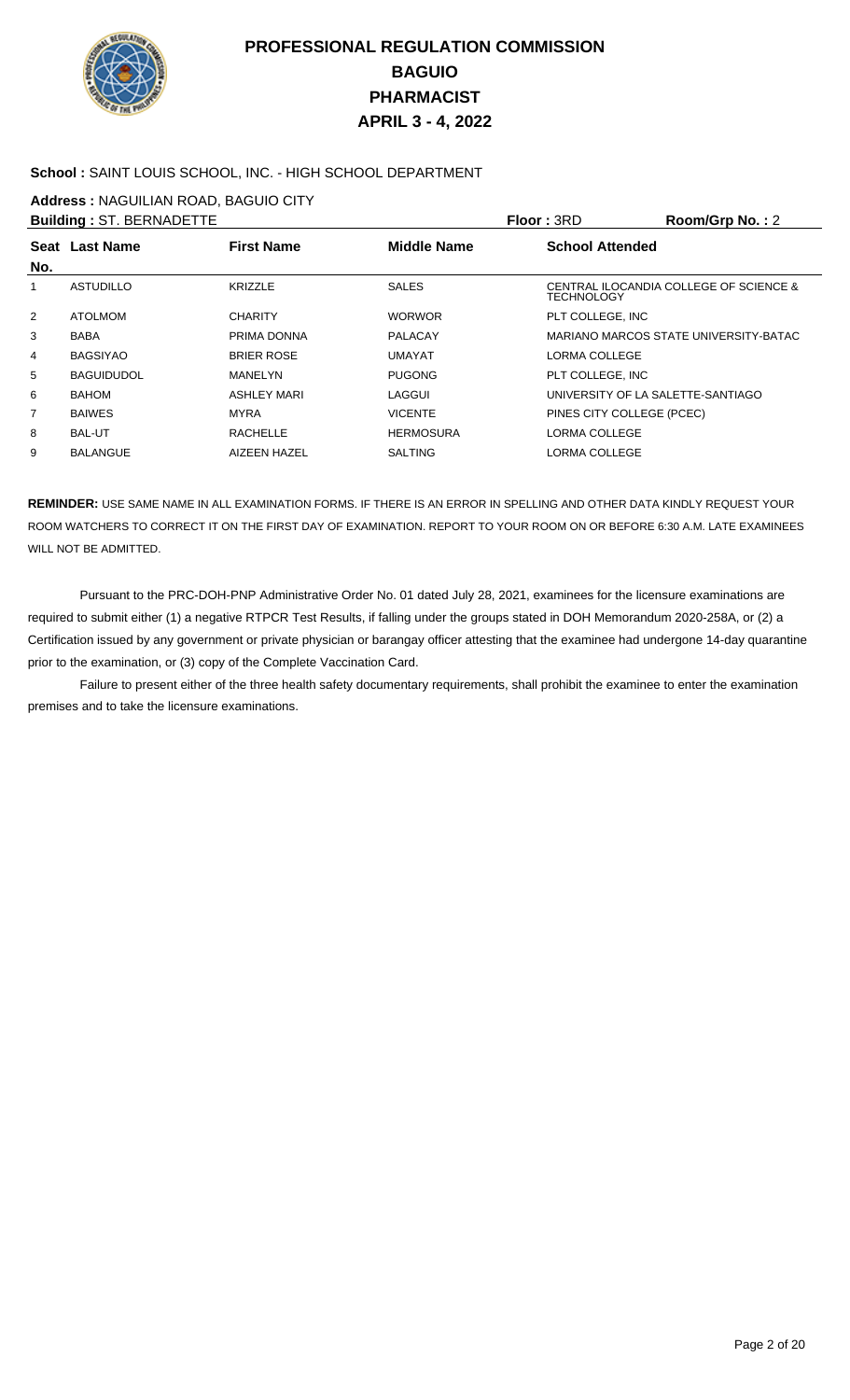

### **School :** SAINT LOUIS SCHOOL, INC. - HIGH SCHOOL DEPARTMENT

**Address :** NAGUILIAN ROAD, BAGUIO CITY

|                | <b>Building: ST. BERNADETTE</b> |                         |                    | Floor: 3RD                | Room/Grp No.: 3                        |
|----------------|---------------------------------|-------------------------|--------------------|---------------------------|----------------------------------------|
| No.            | Seat Last Name                  | <b>First Name</b>       | <b>Middle Name</b> | <b>School Attended</b>    |                                        |
| 1              | <b>BALATONG</b>                 | <b>LENNY</b>            | <b>SABIANO</b>     | PINES CITY COLLEGE (PCEC) |                                        |
| $\overline{2}$ | <b>BALTAZAR</b>                 | <b>RHODA</b>            | <b>MAGANIS</b>     | LORMA COLLEGE             |                                        |
| 3              | <b>BALUCAS</b>                  | <b>JENNIFER</b>         | <b>TAMONTE</b>     | PINES CITY COLLEGE (PCEC) |                                        |
| 4              | <b>BANGISAN</b>                 | YANA                    | <b>BELIT</b>       | PINES CITY COLLEGE (PCEC) |                                        |
| 5              | <b>BAROÑA</b>                   | ARA MAE                 | <b>FERRER</b>      | LORMA COLLEGE             |                                        |
| 6              | <b>BASILIO</b>                  | LIEZEL JANE             | <b>BAUTISTA</b>    | PINES CITY COLLEGE (PCEC) |                                        |
| $\overline{7}$ | <b>BAYUDAN</b>                  | IAN                     | <b>ESTRELLA</b>    | NUEVA ECIJA COLLEGES      |                                        |
| 8              | <b>BENBENEN</b>                 | TATIANA SHAYNE          | FERNANDEZ          |                           | VIRGEN MILAGROSA UNIVERSITY FOUNDATION |
| 9              | <b>BENOYACO</b>                 | <b>EDELEEN MICHELLE</b> | <b>DINULUNG</b>    | PINES CITY COLLEGE (PCEC) |                                        |
|                |                                 |                         |                    |                           |                                        |

**REMINDER:** USE SAME NAME IN ALL EXAMINATION FORMS. IF THERE IS AN ERROR IN SPELLING AND OTHER DATA KINDLY REQUEST YOUR ROOM WATCHERS TO CORRECT IT ON THE FIRST DAY OF EXAMINATION. REPORT TO YOUR ROOM ON OR BEFORE 6:30 A.M. LATE EXAMINEES WILL NOT BE ADMITTED.

 Pursuant to the PRC-DOH-PNP Administrative Order No. 01 dated July 28, 2021, examinees for the licensure examinations are required to submit either (1) a negative RTPCR Test Results, if falling under the groups stated in DOH Memorandum 2020-258A, or (2) a Certification issued by any government or private physician or barangay officer attesting that the examinee had undergone 14-day quarantine prior to the examination, or (3) copy of the Complete Vaccination Card.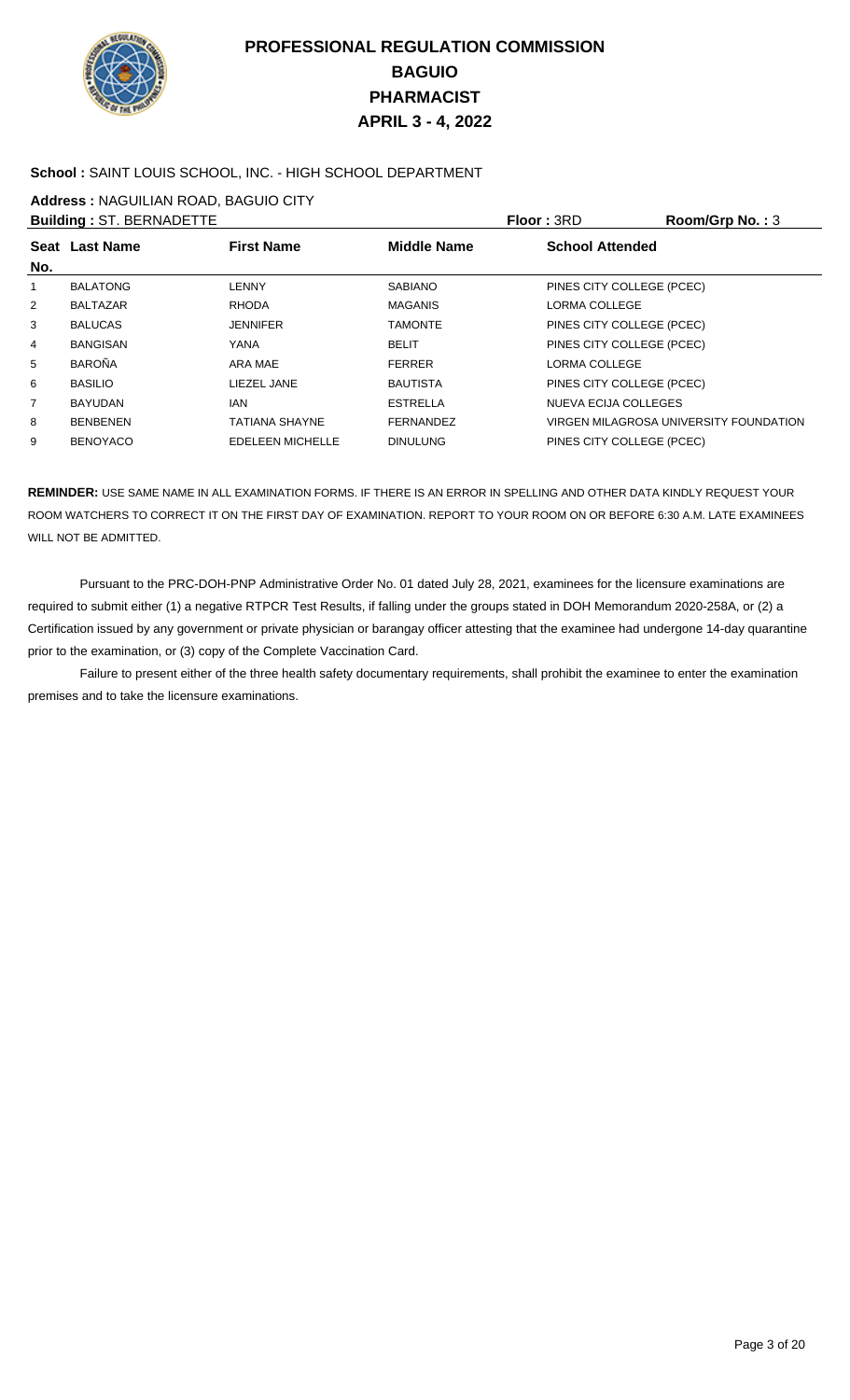

### **School :** SAINT LOUIS SCHOOL, INC. - HIGH SCHOOL DEPARTMENT

**Address :** NAGUILIAN ROAD, BAGUIO CITY

|                | <b>Building: ST. BERNADETTE</b> |                     |                    | <b>Floor: 3RD</b>         | Room/Grp No.: 4                         |
|----------------|---------------------------------|---------------------|--------------------|---------------------------|-----------------------------------------|
|                | Seat Last Name                  | <b>First Name</b>   | <b>Middle Name</b> | <b>School Attended</b>    |                                         |
| No.            |                                 |                     |                    |                           |                                         |
| 1              | <b>BOLLA</b>                    | NICOLE SHANE        | <b>GUMINIGIN</b>   | PLT COLLEGE, INC          |                                         |
| $\overline{2}$ | <b>BUENAVENTURA</b>             | PAULA JANE          | <b>PATIAG</b>      | <b>LORMA COLLEGE</b>      |                                         |
| 3              | <b>BUGAWIT</b>                  | TERESA              | <b>OKLUD</b>       | PLT COLLEGE, INC          |                                         |
| 4              | <b>BUGAYONG</b>                 | <b>JODI RANEICA</b> | <b>STANLEY</b>     | PINES CITY COLLEGE (PCEC) |                                         |
| 5              | <b>BUGTONG</b>                  | JEREMIAH            | <b>DONATO</b>      | PLT COLLEGE, INC          |                                         |
| 6              | <b>BUTIC</b>                    | <b>ROSELLE</b>      | <b>LIMMEW</b>      | PLT COLLEGE, INC          |                                         |
| $\overline{7}$ | CAANAWAN                        | KATE                | <b>BARTOLOME</b>   | PINES CITY COLLEGE (PCEC) |                                         |
| 8              | <b>CABALING</b>                 | <b>JEDIDIAH</b>     | <b>CANOTE</b>      | PINES CITY COLLEGE (PCEC) |                                         |
| 9              | <b>CALMA</b>                    | <b>BLADEMARE</b>    | <b>NALUZ</b>       | INC.                      | OUR LADY OF FATIMA UNIVERSITY-PAMPANGA, |

**REMINDER:** USE SAME NAME IN ALL EXAMINATION FORMS. IF THERE IS AN ERROR IN SPELLING AND OTHER DATA KINDLY REQUEST YOUR ROOM WATCHERS TO CORRECT IT ON THE FIRST DAY OF EXAMINATION. REPORT TO YOUR ROOM ON OR BEFORE 6:30 A.M. LATE EXAMINEES WILL NOT BE ADMITTED.

 Pursuant to the PRC-DOH-PNP Administrative Order No. 01 dated July 28, 2021, examinees for the licensure examinations are required to submit either (1) a negative RTPCR Test Results, if falling under the groups stated in DOH Memorandum 2020-258A, or (2) a Certification issued by any government or private physician or barangay officer attesting that the examinee had undergone 14-day quarantine prior to the examination, or (3) copy of the Complete Vaccination Card.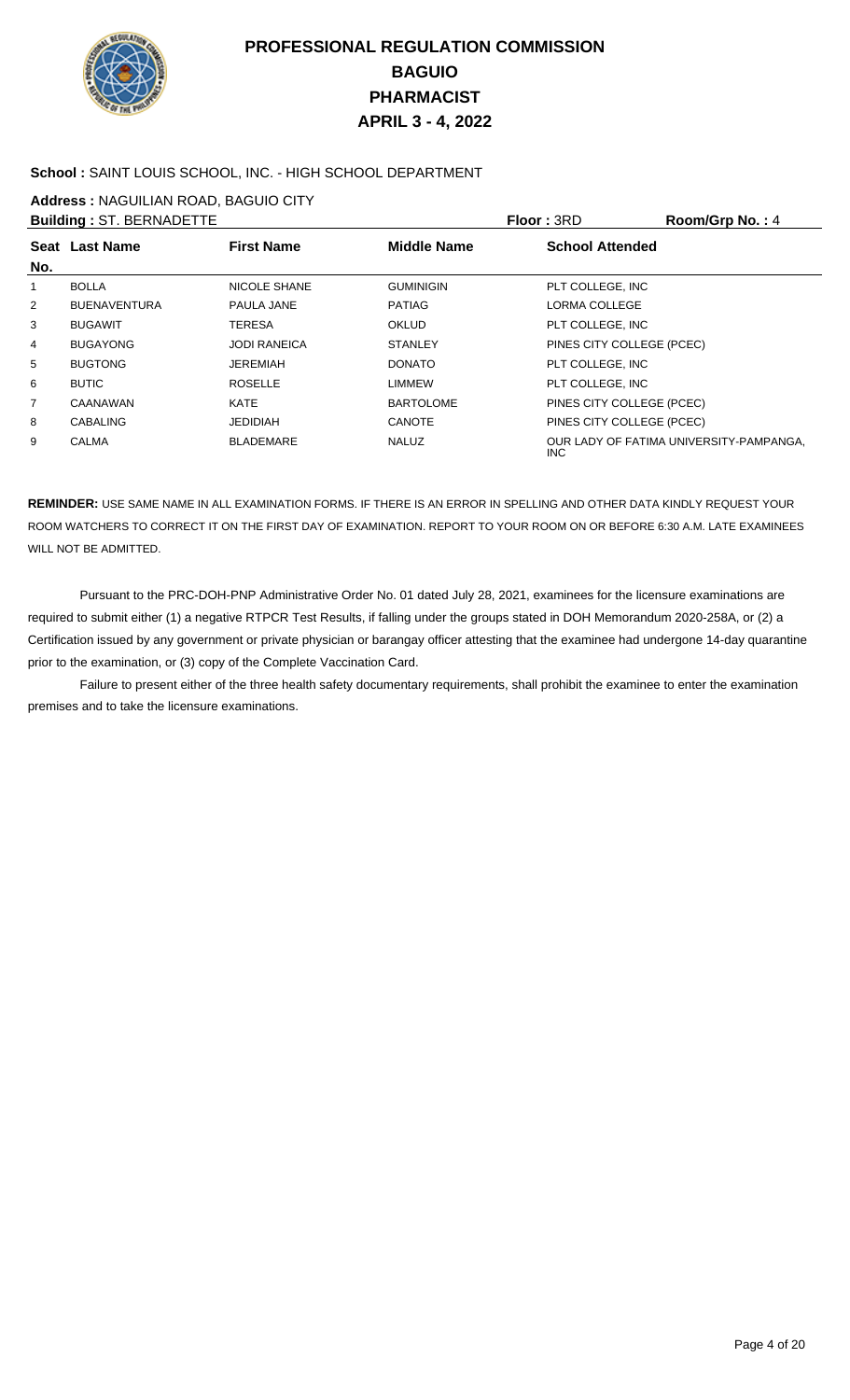

### **School :** SAINT LOUIS SCHOOL, INC. - HIGH SCHOOL DEPARTMENT

**Address :** NAGUILIAN ROAD, BAGUIO CITY

|     | <b>Building: ST. BERNADETTE</b> |                        |                   | <b>Floor: 3RD</b>             | Room/Grp No.: $5$                      |
|-----|---------------------------------|------------------------|-------------------|-------------------------------|----------------------------------------|
|     | Seat Last Name                  | <b>First Name</b>      | Middle Name       | <b>School Attended</b>        |                                        |
| No. |                                 |                        |                   |                               |                                        |
| 1   | <b>CAMILING</b>                 | <b>GAYZELLE BESS</b>   | <b>PINGE</b>      | PINES CITY COLLEGE (PCEC)     |                                        |
| 2   | <b>CARDENAS</b>                 | <b>KRISTINE</b>        | <b>GRAYCOCHEA</b> | LORMA COLLEGE                 |                                        |
| 3   | <b>CARDENAS</b>                 | <b>YVONNE</b>          | <b>OBILLO</b>     | LORMA COLLEGE                 |                                        |
| 4   | CARIÑO                          | <b>GUILLEN CARL</b>    | <b>SICAT</b>      | PLT COLLEGE. INC              |                                        |
| 5   | CARMELO                         | JAMIL                  | <b>ARCEGA</b>     | LORMA COLLEGE                 |                                        |
| 6   | CAWA                            | <b>KHACEE</b>          | SAB-IT            | <b>SAINT LOUIS UNIVERSITY</b> |                                        |
| 7   | CHAN                            | LEONARD                | <b>SAMONTE</b>    | LORMA COLLEGE                 |                                        |
| 8   | <b>CLEMENTE</b>                 | JILL ANGELA PEARL      | <b>FLORES</b>     | TECHNOLOGY                    | CENTRAL ILOCANDIA COLLEGE OF SCIENCE & |
| 9   | <b>CORPUZ</b>                   | <b>CZARINA MONIQUE</b> | <b>CAMALIG</b>    |                               | MARIANO MARCOS STATE UNIVERSITY-BATAC  |
|     |                                 |                        |                   |                               |                                        |

**REMINDER:** USE SAME NAME IN ALL EXAMINATION FORMS. IF THERE IS AN ERROR IN SPELLING AND OTHER DATA KINDLY REQUEST YOUR ROOM WATCHERS TO CORRECT IT ON THE FIRST DAY OF EXAMINATION. REPORT TO YOUR ROOM ON OR BEFORE 6:30 A.M. LATE EXAMINEES WILL NOT BE ADMITTED.

 Pursuant to the PRC-DOH-PNP Administrative Order No. 01 dated July 28, 2021, examinees for the licensure examinations are required to submit either (1) a negative RTPCR Test Results, if falling under the groups stated in DOH Memorandum 2020-258A, or (2) a Certification issued by any government or private physician or barangay officer attesting that the examinee had undergone 14-day quarantine prior to the examination, or (3) copy of the Complete Vaccination Card.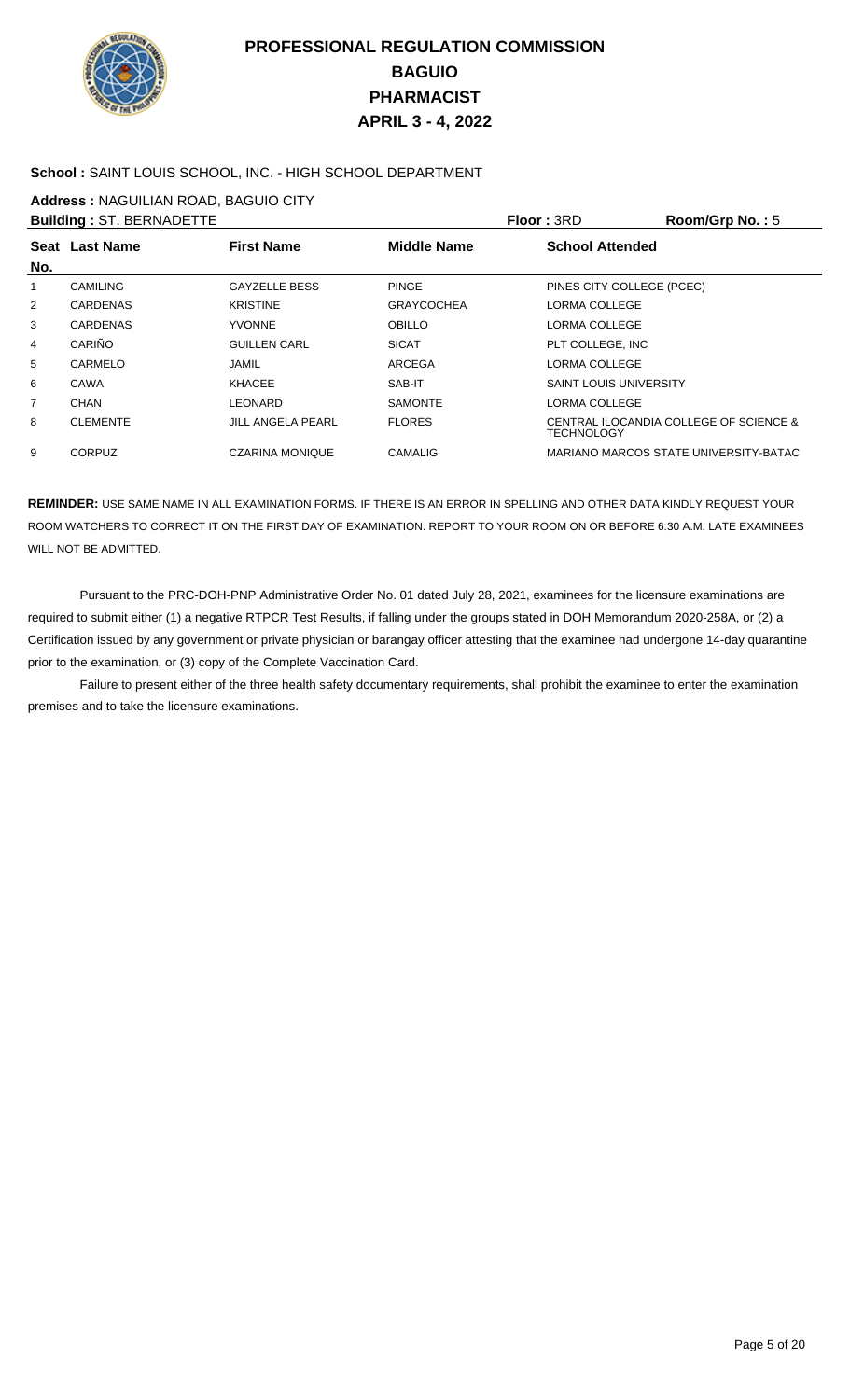

### **School :** SAINT LOUIS SCHOOL, INC. - HIGH SCHOOL DEPARTMENT

**Address :** NAGUILIAN ROAD, BAGUIO CITY

|                | <b>Building: ST. BERNADETTE</b> |                         |                    | <b>Floor: 3RD</b>                 | Room/Grp No.: 6                         |
|----------------|---------------------------------|-------------------------|--------------------|-----------------------------------|-----------------------------------------|
|                | Seat Last Name                  | <b>First Name</b>       | <b>Middle Name</b> | <b>School Attended</b>            |                                         |
| No.            |                                 |                         |                    |                                   |                                         |
| 1              | <b>CORTES</b>                   | <b>MIKAELA JOY</b>      | <b>VILLAFLORES</b> | UNIVERSITY OF SANTO TOMAS         |                                         |
| 2              | <b>DACANAY</b>                  | MA. KRISELDA            | <b>LAMSON</b>      | PINES CITY COLLEGE (PCEC)         |                                         |
| 3              | <b>DAHILIG</b>                  | <b>JESSA MAE</b>        | CALAD              |                                   | MARIANO MARCOS STATE UNIVERSITY-BATAC   |
| 4              | <b>DAIPAN</b>                   | <b>JANMEE LOVELAINE</b> | CARDENAS           | <b>SAINT LOUIS UNIVERSITY</b>     |                                         |
| 5              | DAO-AY                          | <b>NEIL DENVER</b>      | <b>MONDIGING</b>   | PLT COLLEGE, INC                  |                                         |
| 6              | <b>DAQUIOAG</b>                 | <b>MICKAELA</b>         | <b>CORELLA</b>     |                                   | MARIANO MARCOS STATE UNIVERSITY-BATAC   |
| $\overline{7}$ | DE LA CRUZ                      | LEAN                    | RAMILO             | PINES CITY COLLEGE (PCEC)         |                                         |
| 8              | DE VERA                         | <b>ERIELLE</b>          | <b>DAYRIT</b>      | INC.                              | OUR LADY OF FATIMA UNIVERSITY-PAMPANGA. |
| 9              | <b>DELA CRUZ</b>                | <b>JAJA EUGELAINE</b>   | <b>EUGENIO</b>     | UNIVERSITY OF LA SALETTE-SANTIAGO |                                         |

**REMINDER:** USE SAME NAME IN ALL EXAMINATION FORMS. IF THERE IS AN ERROR IN SPELLING AND OTHER DATA KINDLY REQUEST YOUR ROOM WATCHERS TO CORRECT IT ON THE FIRST DAY OF EXAMINATION. REPORT TO YOUR ROOM ON OR BEFORE 6:30 A.M. LATE EXAMINEES WILL NOT BE ADMITTED.

 Pursuant to the PRC-DOH-PNP Administrative Order No. 01 dated July 28, 2021, examinees for the licensure examinations are required to submit either (1) a negative RTPCR Test Results, if falling under the groups stated in DOH Memorandum 2020-258A, or (2) a Certification issued by any government or private physician or barangay officer attesting that the examinee had undergone 14-day quarantine prior to the examination, or (3) copy of the Complete Vaccination Card.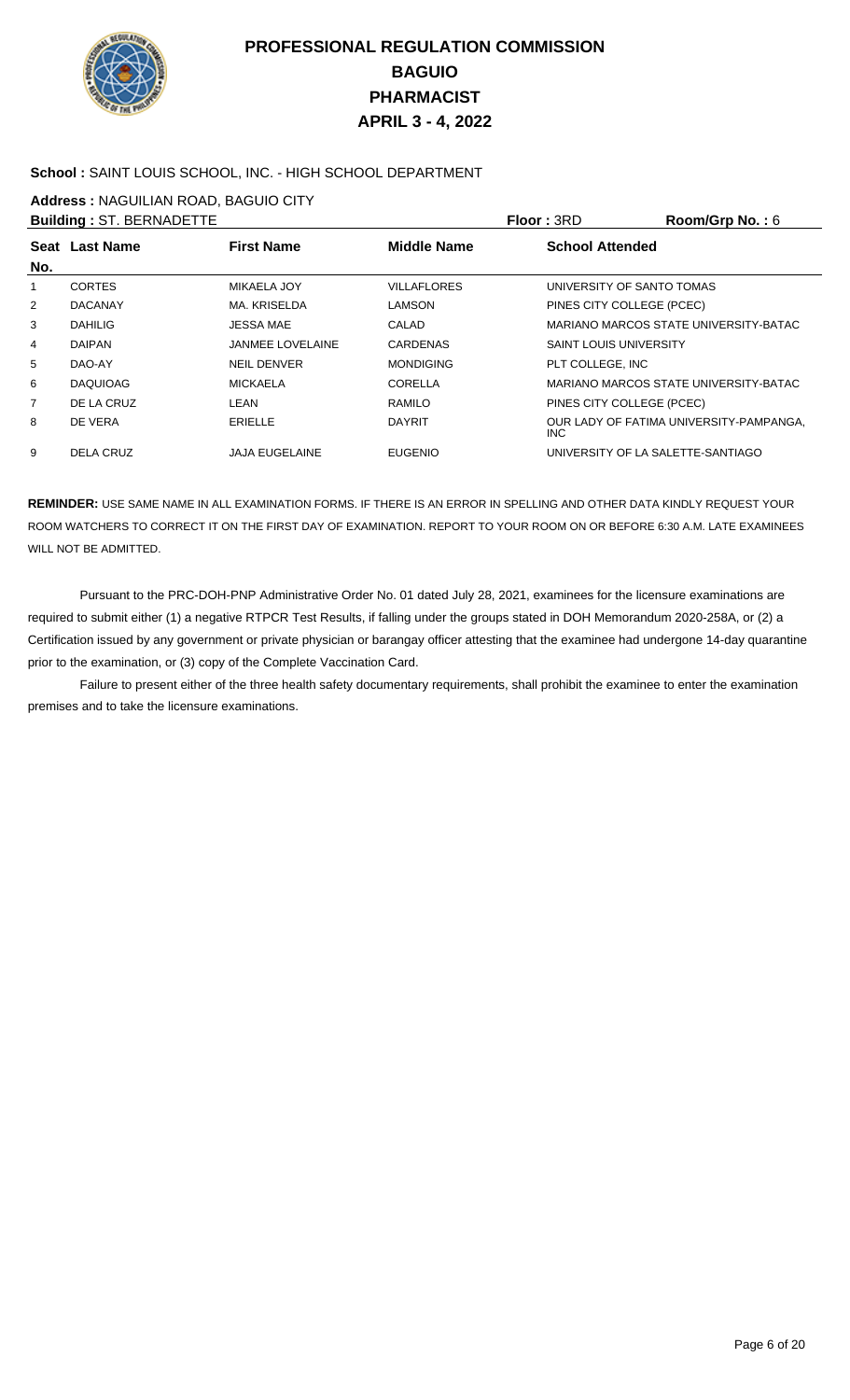

#### **School :** SAINT LOUIS SCHOOL, INC. - HIGH SCHOOL DEPARTMENT

**Address :** NAGUILIAN ROAD, BAGUIO CITY

|                | <b>Building: ST. BERNADETTE</b> |                       |                    | Floor: 2ND                | Room/Grp No.: 7                          |
|----------------|---------------------------------|-----------------------|--------------------|---------------------------|------------------------------------------|
| No.            | Seat Last Name                  | <b>First Name</b>     | <b>Middle Name</b> | <b>School Attended</b>    |                                          |
| 1              | <b>DILAN</b>                    | ELIJAH JOSEPH         | <b>RAMOS</b>       | <b>LORMA COLLEGE</b>      |                                          |
| 2              | <b>DINONG</b>                   | WINDEL RHEA MAE       |                    | PINES CITY COLLEGE (PCEC) |                                          |
| 3              | <b>DIRECTO</b>                  | <b>ESTEFFE ROSE</b>   | MALAG              | <b>TECHNOLOGY</b>         | CENTRAL ILOCANDIA COLLEGE OF SCIENCE &   |
| 4              | <b>DOMINGO</b>                  | <b>TIFFANY JOY</b>    | <b>RIGOR</b>       | INC.                      | OUR LADY OF FATIMA UNIVERSITY-PAMPANGA.  |
| 5              | <b>DUGAS</b>                    | KYLA MAE              | LADIWAN            | PINES CITY COLLEGE (PCEC) |                                          |
| 6              | <b>DURANTE</b>                  | <b>SOFRONIA</b>       | LARUAN             | PINES CITY COLLEGE (PCEC) |                                          |
| $\overline{7}$ | <b>DYQUIANGCO</b>               | ARIANNA               | <b>BARCENA</b>     | <b>LORMA COLLEGE</b>      |                                          |
| 8              | <b>ESCUETA</b>                  | <b>HELEN CARMILLE</b> | <b>PADER</b>       | NUEVA ECIJA COLLEGES      |                                          |
| 9              | <b>ESPINOLA</b>                 | CAMILLE               | <b>BAUTISTA</b>    | CITY M.C.C)               | WORLD CITI COLLEGES, QUEZON CITY (QUEZON |

**REMINDER:** USE SAME NAME IN ALL EXAMINATION FORMS. IF THERE IS AN ERROR IN SPELLING AND OTHER DATA KINDLY REQUEST YOUR ROOM WATCHERS TO CORRECT IT ON THE FIRST DAY OF EXAMINATION. REPORT TO YOUR ROOM ON OR BEFORE 6:30 A.M. LATE EXAMINEES WILL NOT BE ADMITTED.

 Pursuant to the PRC-DOH-PNP Administrative Order No. 01 dated July 28, 2021, examinees for the licensure examinations are required to submit either (1) a negative RTPCR Test Results, if falling under the groups stated in DOH Memorandum 2020-258A, or (2) a Certification issued by any government or private physician or barangay officer attesting that the examinee had undergone 14-day quarantine prior to the examination, or (3) copy of the Complete Vaccination Card.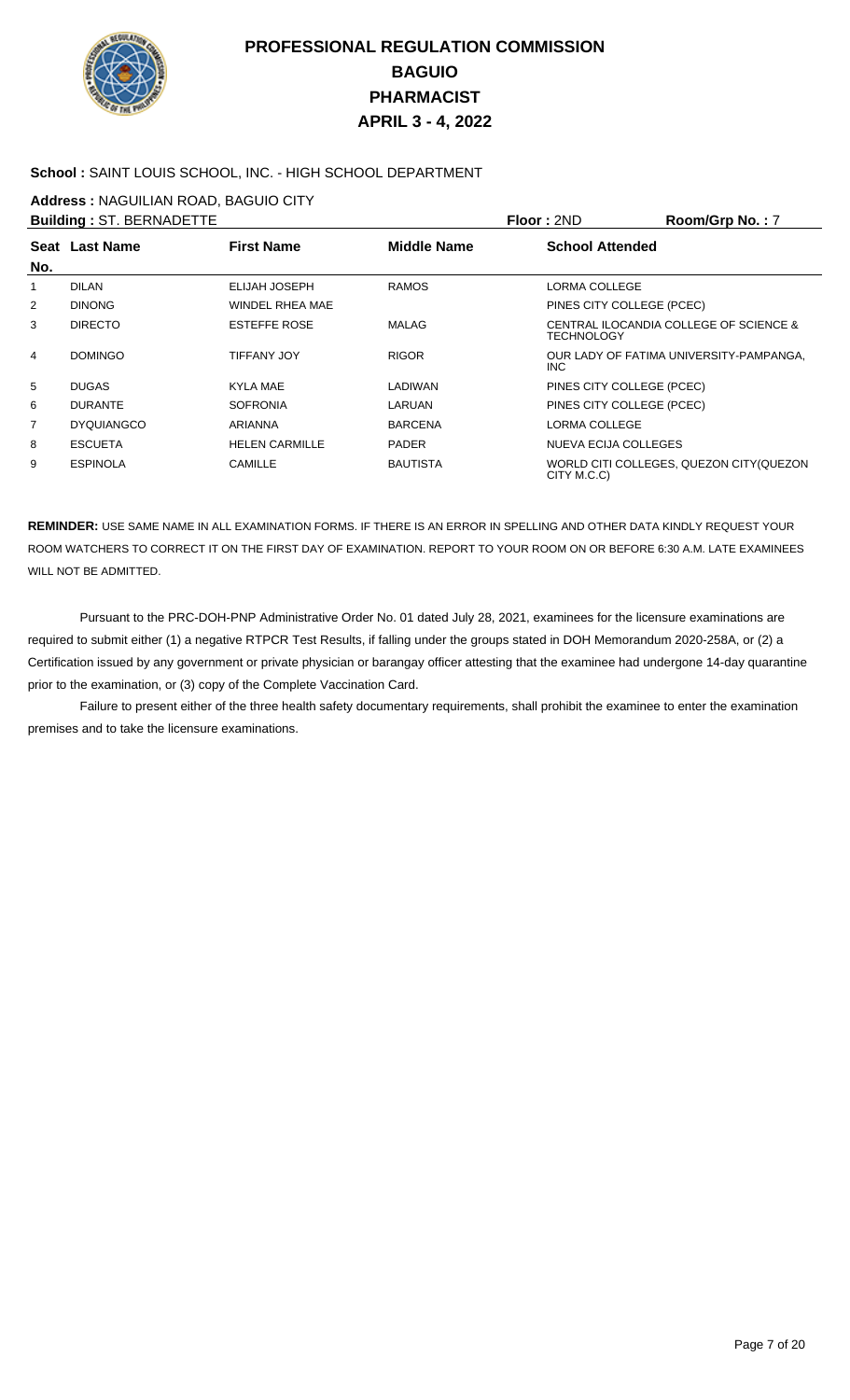

### **School :** SAINT LOUIS SCHOOL, INC. - HIGH SCHOOL DEPARTMENT

**Address :** NAGUILIAN ROAD, BAGUIO CITY

|     | <b>Building: ST. BERNADETTE</b> |                         |                 | Floor: 2ND                | Room/Grp No.: 8                         |
|-----|---------------------------------|-------------------------|-----------------|---------------------------|-----------------------------------------|
|     | Seat Last Name                  | <b>First Name</b>       | Middle Name     | <b>School Attended</b>    |                                         |
| No. |                                 |                         |                 |                           |                                         |
| 1   | <b>ESTILONG</b>                 | KIMBERLY LEIAN          | <b>SIDDAYAO</b> | PINES CITY COLLEGE (PCEC) |                                         |
| 2   | <b>EUGENIO</b>                  | JHAMELIA                | <b>VENTURA</b>  | INC.                      | OUR LADY OF FATIMA UNIVERSITY-PAMPANGA, |
| 3   | <b>FERNANDEZ</b>                | <b>ELAINE</b>           | <b>VERGARA</b>  | LORMA COLLEGE             |                                         |
| 4   | <b>FERNANDEZ</b>                | <b>GERLYNE JOY</b>      | <b>ERASQUIN</b> | LORMA COLLEGE             |                                         |
| 5   | <b>FUERTE</b>                   | <b>MARILYN</b>          | <b>DOMINGO</b>  | LORMA COLLEGE             |                                         |
| 6   | <b>GACAD</b>                    | <b>GILLIX</b>           | PARREÑAS        | PLT COLLEGE. INC          |                                         |
| 7   | <b>GADOS</b>                    | <b>SHARMIE GLENN</b>    | AQUINO          | PINES CITY COLLEGE (PCEC) |                                         |
| 8   | <b>GALANGA</b>                  | <b>MAICA EVANGELINE</b> | <b>GACUSANA</b> | LORMA COLLEGE             |                                         |
| 9   | <b>GANADO</b>                   | SHEREEN JILL            | <b>LINO</b>     | PINES CITY COLLEGE (PCEC) |                                         |

**REMINDER:** USE SAME NAME IN ALL EXAMINATION FORMS. IF THERE IS AN ERROR IN SPELLING AND OTHER DATA KINDLY REQUEST YOUR ROOM WATCHERS TO CORRECT IT ON THE FIRST DAY OF EXAMINATION. REPORT TO YOUR ROOM ON OR BEFORE 6:30 A.M. LATE EXAMINEES WILL NOT BE ADMITTED.

 Pursuant to the PRC-DOH-PNP Administrative Order No. 01 dated July 28, 2021, examinees for the licensure examinations are required to submit either (1) a negative RTPCR Test Results, if falling under the groups stated in DOH Memorandum 2020-258A, or (2) a Certification issued by any government or private physician or barangay officer attesting that the examinee had undergone 14-day quarantine prior to the examination, or (3) copy of the Complete Vaccination Card.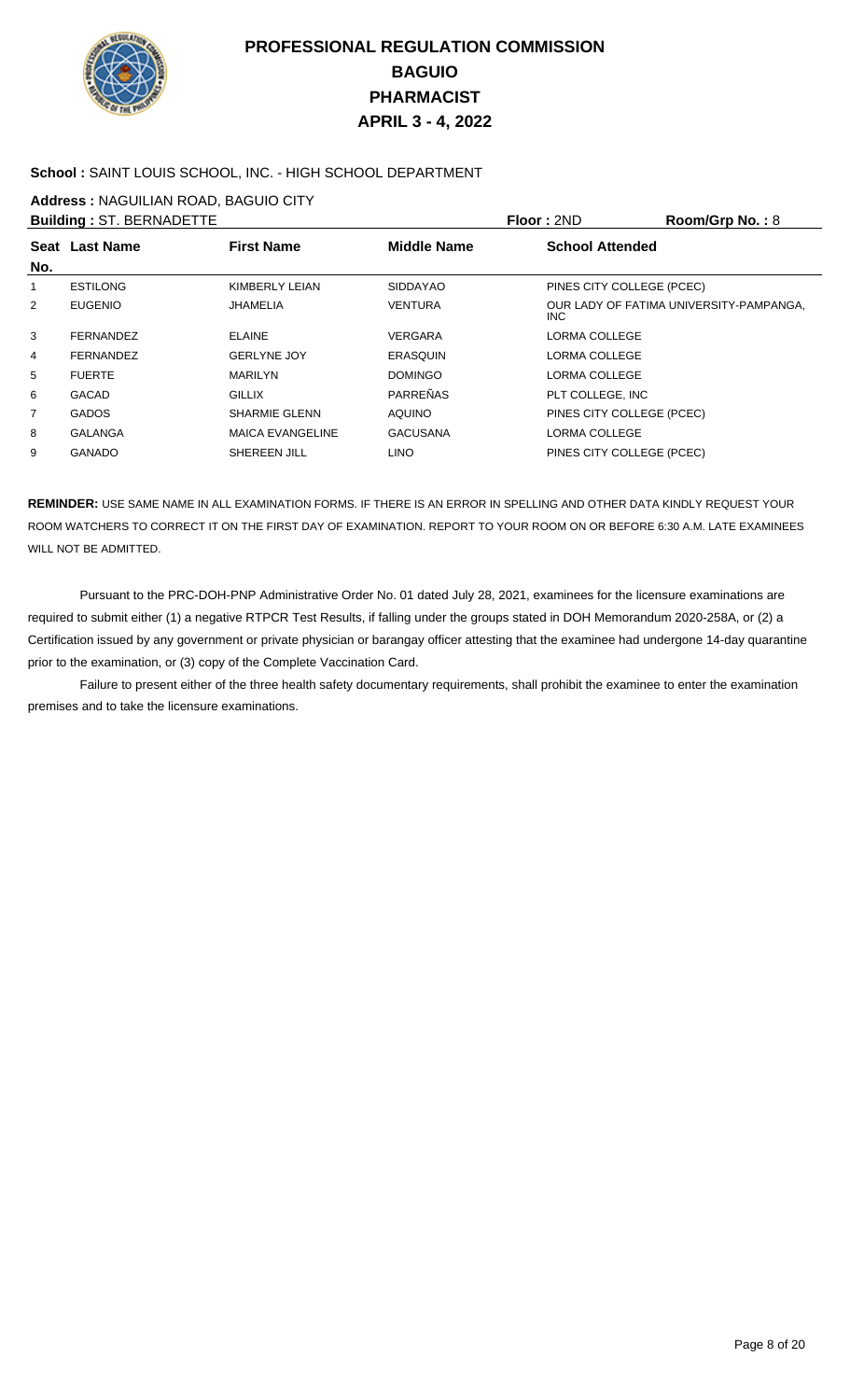

### **School :** SAINT LOUIS SCHOOL, INC. - HIGH SCHOOL DEPARTMENT

**Address :** NAGUILIAN ROAD, BAGUIO CITY

|     | <b>Building: ST. BERNADETTE</b> |                           |                    | <b>Floor: 2ND</b>                                 | Room/Grp No.: 9 |
|-----|---------------------------------|---------------------------|--------------------|---------------------------------------------------|-----------------|
|     | Seat Last Name                  | <b>First Name</b>         | <b>Middle Name</b> | <b>School Attended</b>                            |                 |
| No. |                                 |                           |                    |                                                   |                 |
|     | <b>GASSIL</b>                   | <b>RINA</b>               | <b>BALOGO</b>      | BOHOL INSTITUTE OF TECHNOLOGY-<br>TAGBILARAN CITY |                 |
| 2   | <b>GAWONGNA</b>                 | <b>PRECIOUS</b>           | <b>MANGMANGON</b>  | PLT COLLEGE. INC                                  |                 |
| 3   | <b>GAYADOS</b>                  | <b>MARIA CAROLINA</b>     | <b>ESTOQUE</b>     | LORMA COLLEGE                                     |                 |
| 4   | GRANDE                          | <b>JAN MARIE</b>          | <b>ALINDADA</b>    | <b>SAINT LOUIS UNIVERSITY</b>                     |                 |
| 5   | <b>GUILLAO</b>                  | <b>QUERLENS</b>           | <b>CASTRONUEVO</b> | PLT COLLEGE. INC                                  |                 |
| 6   | <b>GUIMPATAN</b>                | <b>JERALDINE IVY</b>      | <b>ATTOLBA</b>     | CENTRO ESCOLAR UNIVERSITY-MANILA                  |                 |
| 7   | <b>GUTIERREZ</b>                | <b>JONA LOREN CAMILLE</b> | YUMUL              | NUEVA ECIJA COLLEGES                              |                 |
| 8   | <b>HABON</b>                    | <b>MARIA DIVINA</b>       | <b>BAL-UT</b>      | LORMA COLLEGE                                     |                 |
| 9   | HERAÑA                          | <b>MARJORIE</b>           | VALDEZ             | LORMA COLLEGE                                     |                 |

**REMINDER:** USE SAME NAME IN ALL EXAMINATION FORMS. IF THERE IS AN ERROR IN SPELLING AND OTHER DATA KINDLY REQUEST YOUR ROOM WATCHERS TO CORRECT IT ON THE FIRST DAY OF EXAMINATION. REPORT TO YOUR ROOM ON OR BEFORE 6:30 A.M. LATE EXAMINEES WILL NOT BE ADMITTED.

 Pursuant to the PRC-DOH-PNP Administrative Order No. 01 dated July 28, 2021, examinees for the licensure examinations are required to submit either (1) a negative RTPCR Test Results, if falling under the groups stated in DOH Memorandum 2020-258A, or (2) a Certification issued by any government or private physician or barangay officer attesting that the examinee had undergone 14-day quarantine prior to the examination, or (3) copy of the Complete Vaccination Card.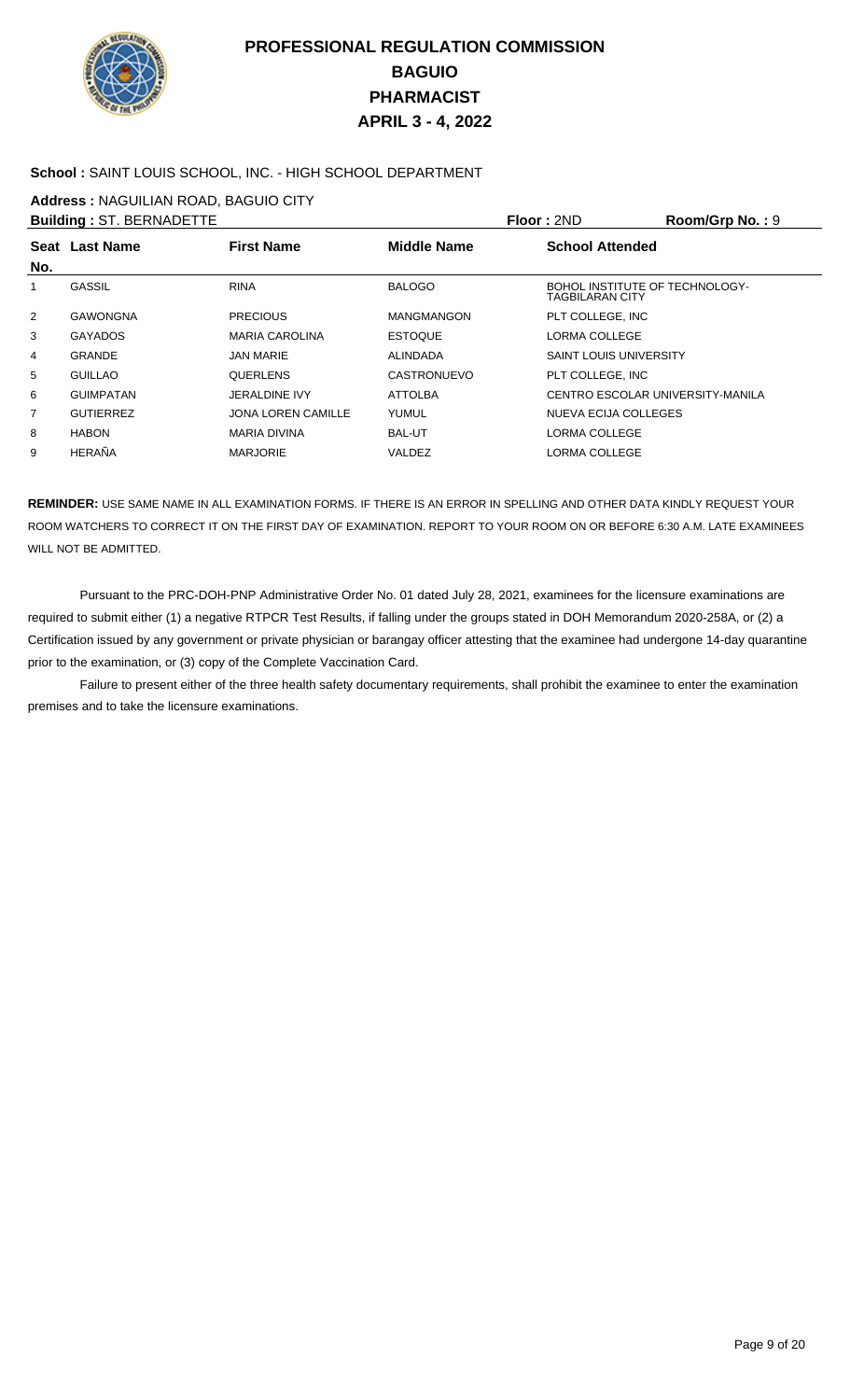

#### **School :** SAINT LOUIS SCHOOL, INC. - HIGH SCHOOL DEPARTMENT

**Address :** NAGUILIAN ROAD, BAGUIO CITY

|                | <b>Building: ST. BERNADETTE</b> |                   |                    | Floor: 2ND                | Room/Grp No.: 10                       |
|----------------|---------------------------------|-------------------|--------------------|---------------------------|----------------------------------------|
|                | Seat Last Name                  | <b>First Name</b> | <b>Middle Name</b> | <b>School Attended</b>    |                                        |
| No.            |                                 |                   |                    |                           |                                        |
| 1              | <b>HULDONG</b>                  | CHARLYN JOY       | <b>MALINES</b>     | PINES CITY COLLEGE (PCEC) |                                        |
| 2              | <b>INTAL</b>                    | RODNEY LOUIS      | <b>BORRES</b>      |                           | UNIVERSITY OF SOUTHERN PHILIPPINES     |
| 3              | <b>JACALAN</b>                  | SHEKENAH JAYMAIN  | CASTA              | PINES CITY COLLEGE (PCEC) |                                        |
| 4              | JAMANDRE                        | JANETTE           | <b>VISICO</b>      | PINES CITY COLLEGE (PCEC) |                                        |
| 5              | <b>JAMON</b>                    | <b>MARY ROSE</b>  | <b>AMONCIO</b>     | PINES CITY COLLEGE (PCEC) |                                        |
| 6              | JAVIER                          | <b>RUTH</b>       | <b>AQUINO</b>      | <b>TECHNOLOGY</b>         | CENTRAL ILOCANDIA COLLEGE OF SCIENCE & |
| $\overline{7}$ | <b>KINGAY</b>                   | <b>JOY</b>        | <b>CHIKINO</b>     | PLT COLLEGE. INC          |                                        |
| 8              | <b>LABTIS</b>                   | GERALD            | <b>PERDIDO</b>     |                           | MARIANO MARCOS STATE UNIVERSITY-BATAC  |
| 9              | <b>LAURIAN</b>                  | <b>ROXAN</b>      | <b>CALIMODAG</b>   | PINES CITY COLLEGE (PCEC) |                                        |

**REMINDER:** USE SAME NAME IN ALL EXAMINATION FORMS. IF THERE IS AN ERROR IN SPELLING AND OTHER DATA KINDLY REQUEST YOUR ROOM WATCHERS TO CORRECT IT ON THE FIRST DAY OF EXAMINATION. REPORT TO YOUR ROOM ON OR BEFORE 6:30 A.M. LATE EXAMINEES WILL NOT BE ADMITTED.

 Pursuant to the PRC-DOH-PNP Administrative Order No. 01 dated July 28, 2021, examinees for the licensure examinations are required to submit either (1) a negative RTPCR Test Results, if falling under the groups stated in DOH Memorandum 2020-258A, or (2) a Certification issued by any government or private physician or barangay officer attesting that the examinee had undergone 14-day quarantine prior to the examination, or (3) copy of the Complete Vaccination Card.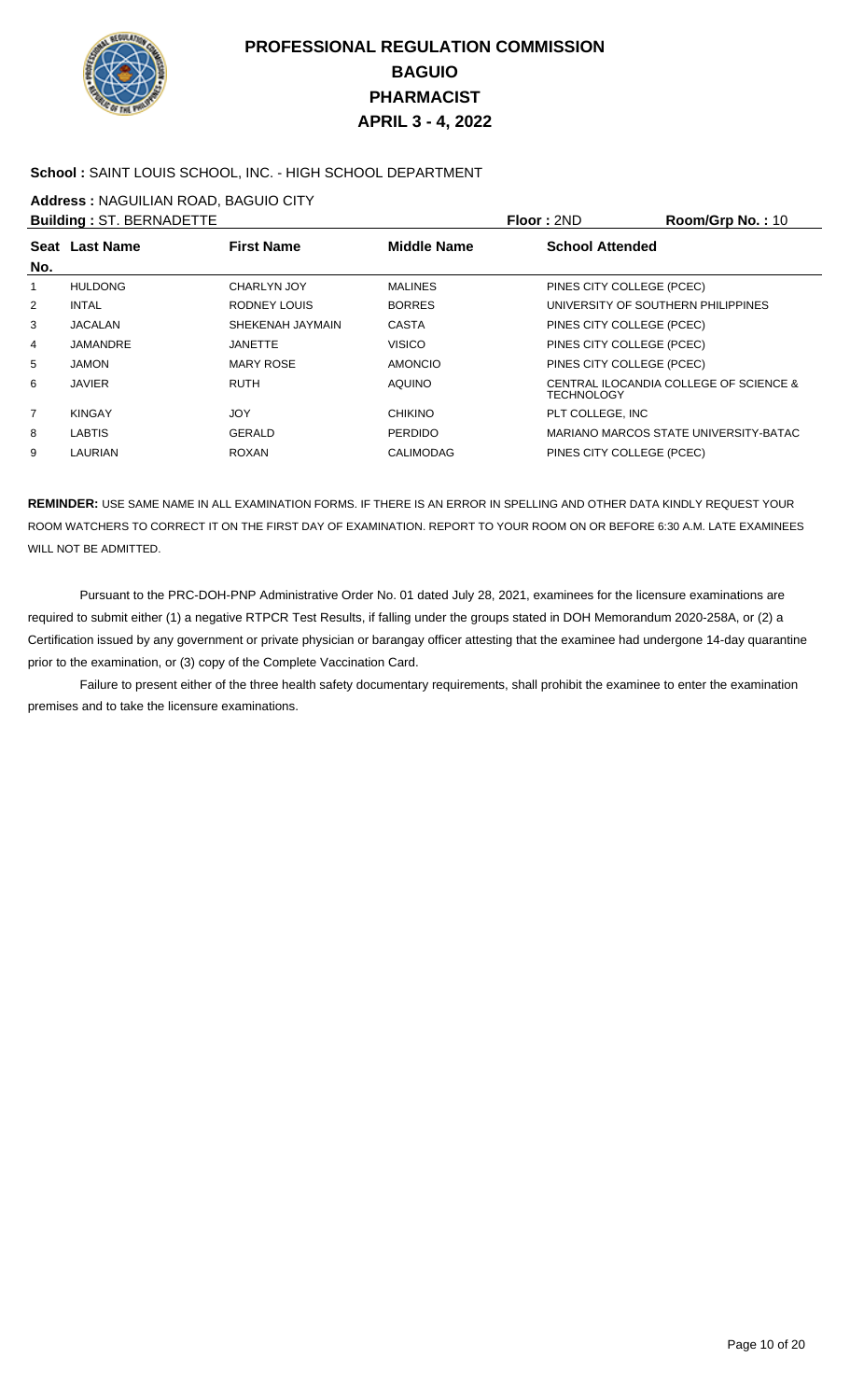

### **School :** SAINT LOUIS SCHOOL, INC. - HIGH SCHOOL DEPARTMENT

**Address :** NAGUILIAN ROAD, BAGUIO CITY

|                | <b>Building: ST. BERNADETTE</b> |                       |                  | Floor: 2ND                    | Room/Grp No.: 11                        |
|----------------|---------------------------------|-----------------------|------------------|-------------------------------|-----------------------------------------|
|                | <b>Seat Last Name</b>           | <b>First Name</b>     | Middle Name      | <b>School Attended</b>        |                                         |
| No.            |                                 |                       |                  |                               |                                         |
| 1              | LAXAMANA                        | ANN MARGARETH         | <b>EJANDA</b>    | <b>SAINT LOUIS UNIVERSITY</b> |                                         |
| $\overline{2}$ | LAXAMANA                        | <b>JOHN YANCY</b>     | CANLAS           | INC.                          | OUR LADY OF FATIMA UNIVERSITY-PAMPANGA, |
| 3              | <b>LEE</b>                      | RACHEL ANGELICA       | <b>DOCTOLERO</b> | PINES CITY COLLEGE (PCEC)     |                                         |
| 4              | <b>LLAGUNO</b>                  | <b>MELODY FRANCES</b> | <b>CATINDIG</b>  | PINES CITY COLLEGE (PCEC)     |                                         |
| 5              | LUNA                            | <b>EIRON ALAN</b>     | <b>GANDEZA</b>   | <b>TECHNOLOGY</b>             | CENTRAL ILOCANDIA COLLEGE OF SCIENCE &  |
| 6              | LUNAG                           | LESLIE MAE            | <b>CUTI</b>      | PLT COLLEGE. INC              |                                         |
| 7              | MACAPAGAL                       | <b>JERALD</b>         | <b>BAGNAS</b>    | LORMA COLLEGE                 |                                         |
| 8              | <b>MAGUIWE</b>                  | <b>DAISYJANE</b>      | BAD-ANGAN        | <b>TECHNOLOGY</b>             | CENTRAL ILOCANDIA COLLEGE OF SCIENCE &  |
| 9              | <b>MAGUIWE</b>                  | <b>JIMELYN</b>        | LAPNAWAN         | PLT COLLEGE, INC              |                                         |

**REMINDER:** USE SAME NAME IN ALL EXAMINATION FORMS. IF THERE IS AN ERROR IN SPELLING AND OTHER DATA KINDLY REQUEST YOUR ROOM WATCHERS TO CORRECT IT ON THE FIRST DAY OF EXAMINATION. REPORT TO YOUR ROOM ON OR BEFORE 6:30 A.M. LATE EXAMINEES WILL NOT BE ADMITTED.

 Pursuant to the PRC-DOH-PNP Administrative Order No. 01 dated July 28, 2021, examinees for the licensure examinations are required to submit either (1) a negative RTPCR Test Results, if falling under the groups stated in DOH Memorandum 2020-258A, or (2) a Certification issued by any government or private physician or barangay officer attesting that the examinee had undergone 14-day quarantine prior to the examination, or (3) copy of the Complete Vaccination Card.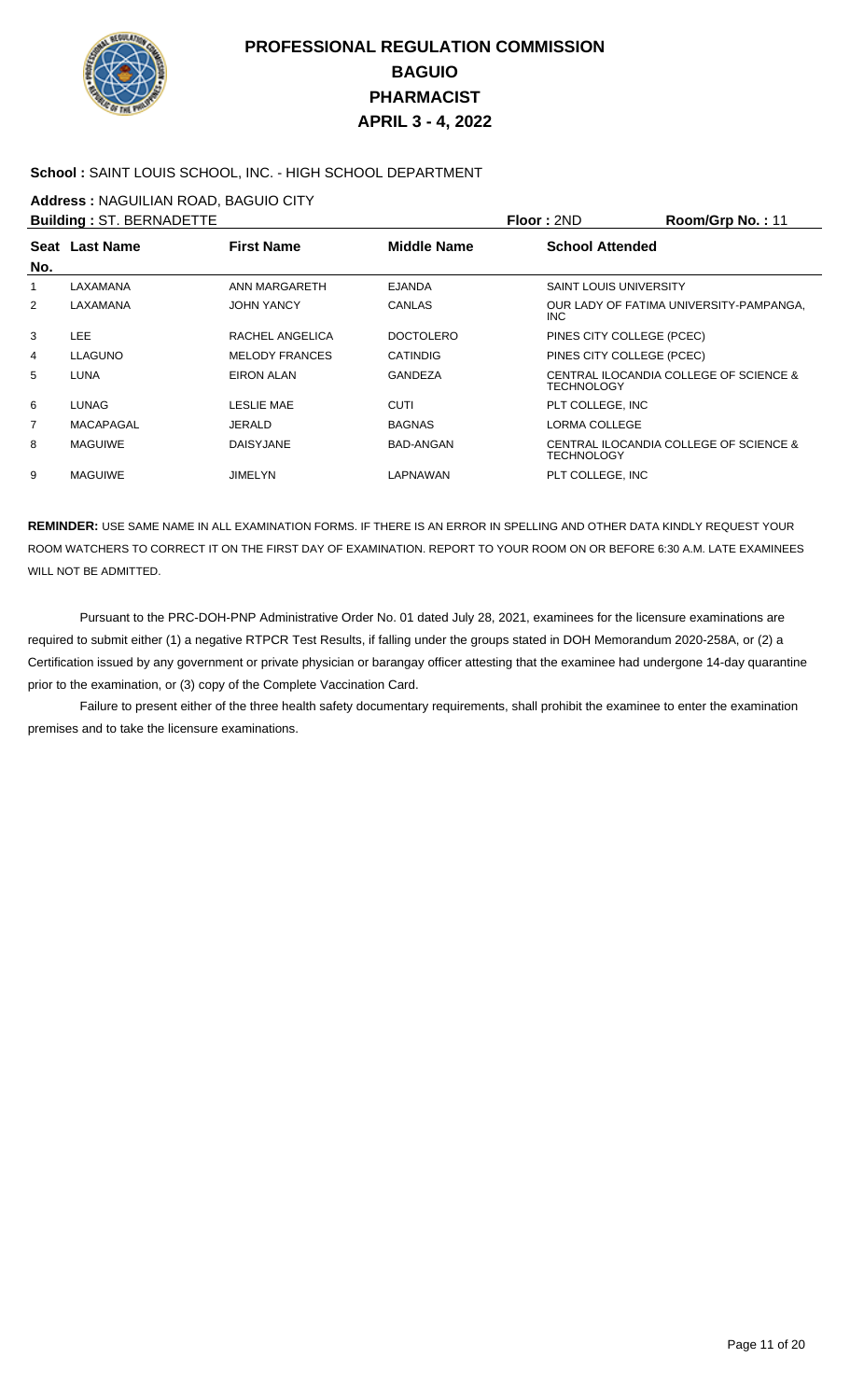

### **School :** SAINT LOUIS SCHOOL, INC. - HIGH SCHOOL DEPARTMENT

**Address :** NAGUILIAN ROAD, BAGUIO CITY

|                 |                                 |                    |                                   | Room/Grp No.: 12                        |
|-----------------|---------------------------------|--------------------|-----------------------------------|-----------------------------------------|
| Seat Last Name  | <b>First Name</b>               | <b>Middle Name</b> | <b>School Attended</b>            |                                         |
| MALIT           | <b>YVONE</b>                    | <b>YUSI</b>        | INC.                              | OUR LADY OF FATIMA UNIVERSITY-PAMPANGA, |
| <b>MANGILI</b>  | LEONORA                         | <b>BALABAG</b>     | PINES CITY COLLEGE (PCEC)         |                                         |
| <b>MARIANO</b>  | <b>CHRISHA LORRAINE</b>         | AGCAOILI           | UNIVERSITY OF LA SALETTE-SANTIAGO |                                         |
| <b>MARTINEZ</b> | <b>BONNA MARI</b>               | COSTALES           | <b>SAINT MARY'S UNIVERSITY</b>    |                                         |
| <b>MIRANDA</b>  | <b>MARITES</b>                  | PANGANIBAN         | PINES CITY COLLEGE (PCEC)         |                                         |
| <b>MOLINA</b>   | <b>ERIKA</b>                    | <b>BICO</b>        | PINES CITY COLLEGE (PCEC)         |                                         |
| <b>MONIS</b>    | <b>PRINCESS ANNE</b>            | DALANGIN           | <b>TECHNOLOGY</b>                 | CENTRAL ILOCANDIA COLLEGE OF SCIENCE &  |
| <b>MONTES</b>   | <b>KAREEN JOY</b>               | <b>IN-INOT</b>     | PINES CITY COLLEGE (PCEC)         |                                         |
| <b>MORA</b>     | <b>SHAINA MAE</b>               | LANGGAWAN          |                                   | VIRGEN MILAGROSA UNIVERSITY FOUNDATION  |
|                 | <b>Building: ST. BERNADETTE</b> |                    |                                   | Floor: 2ND                              |

**REMINDER:** USE SAME NAME IN ALL EXAMINATION FORMS. IF THERE IS AN ERROR IN SPELLING AND OTHER DATA KINDLY REQUEST YOUR ROOM WATCHERS TO CORRECT IT ON THE FIRST DAY OF EXAMINATION. REPORT TO YOUR ROOM ON OR BEFORE 6:30 A.M. LATE EXAMINEES WILL NOT BE ADMITTED.

 Pursuant to the PRC-DOH-PNP Administrative Order No. 01 dated July 28, 2021, examinees for the licensure examinations are required to submit either (1) a negative RTPCR Test Results, if falling under the groups stated in DOH Memorandum 2020-258A, or (2) a Certification issued by any government or private physician or barangay officer attesting that the examinee had undergone 14-day quarantine prior to the examination, or (3) copy of the Complete Vaccination Card.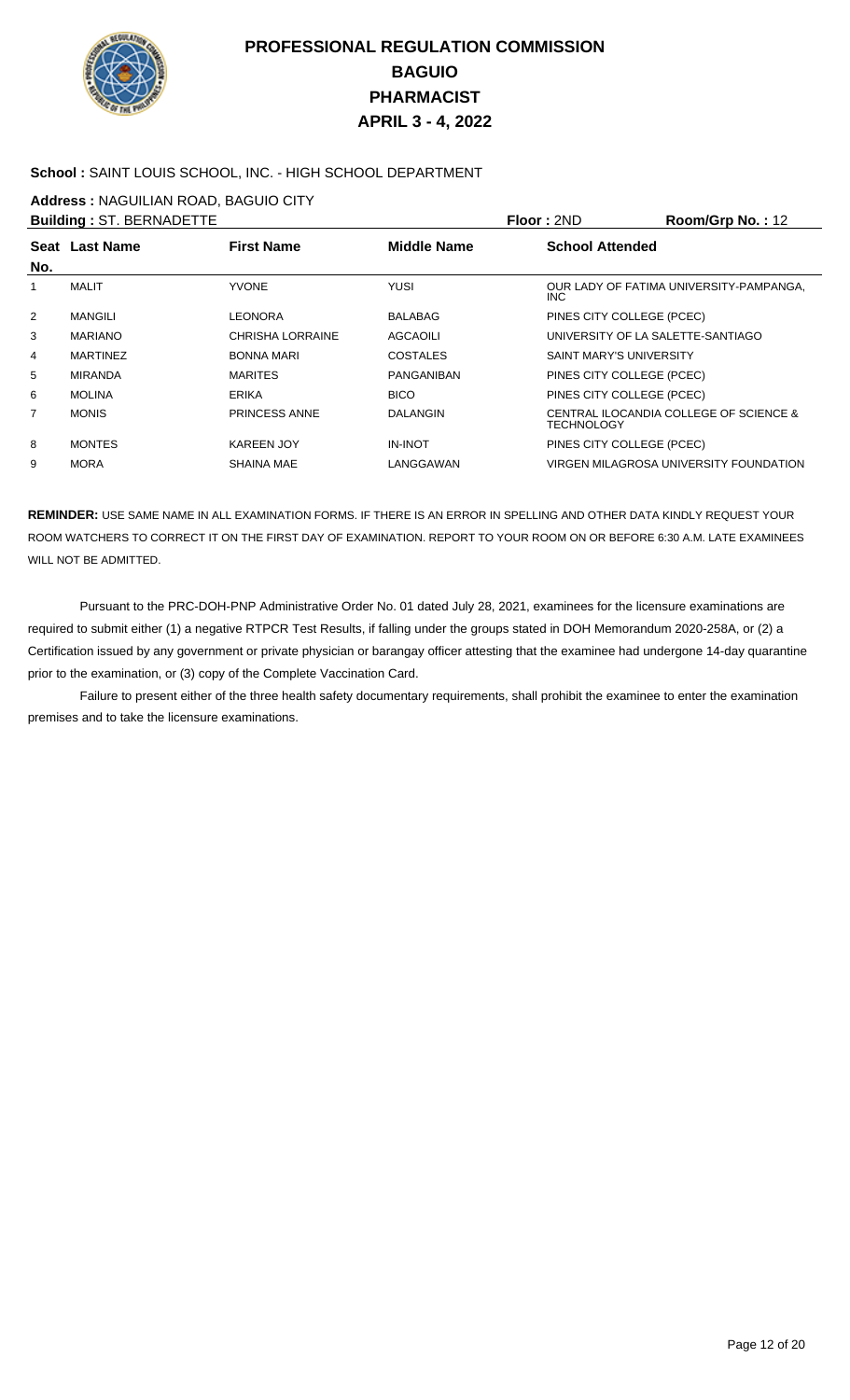

### **School :** SAINT LOUIS SCHOOL, INC. - HIGH SCHOOL DEPARTMENT

**Address :** NAGUILIAN ROAD, BAGUIO CITY

|                 |                                                   |                    |                                                 | Room/Grp No.: 13 |
|-----------------|---------------------------------------------------|--------------------|-------------------------------------------------|------------------|
|                 | <b>First Name</b>                                 | <b>Middle Name</b> | <b>School Attended</b>                          |                  |
| <b>MOSTER</b>   | JOELY ANN APPLE                                   | <b>MURAO</b>       | LORMA COLLEGE                                   |                  |
| <b>NAGNOT</b>   | <b>JULIE ANNE</b>                                 | <b>NAPILOY</b>     | PLT COLLEGE, INC                                |                  |
| <b>NGALAWEN</b> | <b>KRISTINE</b>                                   | <b>NGAWA</b>       | PINES CITY COLLEGE (PCEC)                       |                  |
| <b>NICOLAS</b>  | <b>JERICHO FRANZ LYNARD</b>                       | <b>FERNANDEZ</b>   | PINES CITY COLLEGE (PCEC)                       |                  |
| <b>NIÑALGA</b>  | MAECOLE                                           | <b>DUMAGUIN</b>    | <b>LORMA COLLEGE</b>                            |                  |
| <b>OFIAZA</b>   | <b>OLIVIA</b>                                     | <b>LOMANDAS</b>    | LYCEUM NORTHWESTERN UNIVERSITY-<br>DAGUPAN CITY |                  |
| <b>OLATIC</b>   | <b>JOANA MARTINY</b>                              | CALIZAR            | PINES CITY COLLEGE (PCEC)                       |                  |
| <b>OLOD</b>     | <b>HANNAH DIADEM</b>                              | <b>PULAT</b>       | PINES CITY COLLEGE (PCEC)                       |                  |
|                 | <b>Building: ST. BERNADETTE</b><br>Seat Last Name |                    |                                                 | Floor: 2ND       |

**REMINDER:** USE SAME NAME IN ALL EXAMINATION FORMS. IF THERE IS AN ERROR IN SPELLING AND OTHER DATA KINDLY REQUEST YOUR ROOM WATCHERS TO CORRECT IT ON THE FIRST DAY OF EXAMINATION. REPORT TO YOUR ROOM ON OR BEFORE 6:30 A.M. LATE EXAMINEES WILL NOT BE ADMITTED.

 Pursuant to the PRC-DOH-PNP Administrative Order No. 01 dated July 28, 2021, examinees for the licensure examinations are required to submit either (1) a negative RTPCR Test Results, if falling under the groups stated in DOH Memorandum 2020-258A, or (2) a Certification issued by any government or private physician or barangay officer attesting that the examinee had undergone 14-day quarantine prior to the examination, or (3) copy of the Complete Vaccination Card.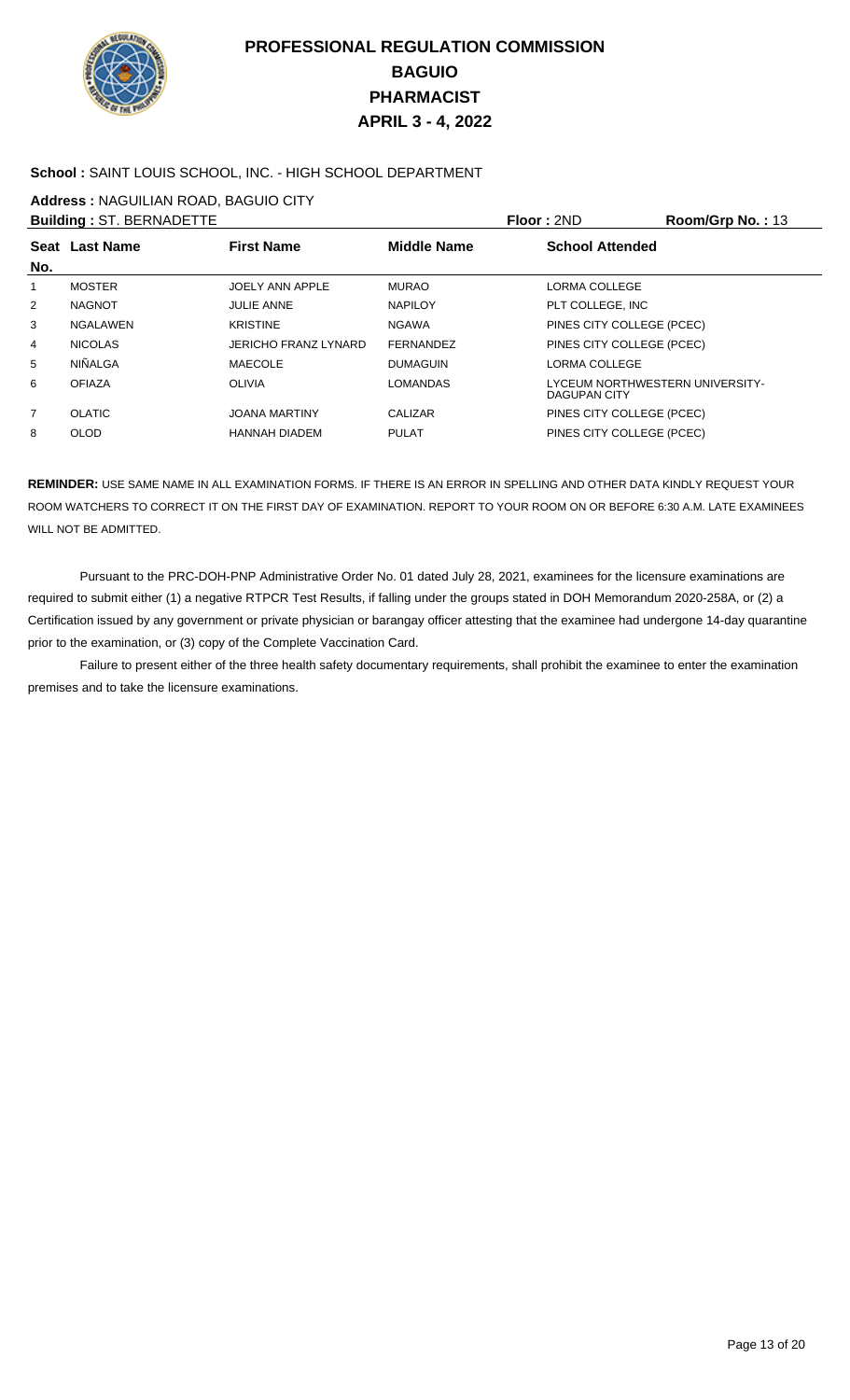

### **School :** SAINT LOUIS SCHOOL, INC. - HIGH SCHOOL DEPARTMENT

**Address :** NAGUILIAN ROAD, BAGUIO CITY

|                | <b>Building: ST. BERNADETTE</b> |                      |                    | Floor: 2ND                | Room/Grp No.: 14                       |
|----------------|---------------------------------|----------------------|--------------------|---------------------------|----------------------------------------|
| No.            | Seat Last Name                  | <b>First Name</b>    | <b>Middle Name</b> | <b>School Attended</b>    |                                        |
| 1              | OPEÑA                           | <b>KEITH LAVERNE</b> | <b>GUEVARA</b>     | PLT COLLEGE, INC          |                                        |
| $\overline{2}$ | <b>OREJUDOS</b>                 | <b>JELLY ANN</b>     | <b>NACIS</b>       | <b>TECHNOLOGY</b>         | CENTRAL ILOCANDIA COLLEGE OF SCIENCE & |
| 3              | ORTEGA                          | <b>HAZEL JOYCE</b>   | <b>FAJARDO</b>     | LORMA COLLEGE             |                                        |
| 4              | ORTILLANO                       | <b>SHIELA</b>        | <b>SALGUET</b>     | PLT COLLEGE. INC          |                                        |
| 5              | <b>PABLO</b>                    | <b>MARJORIE</b>      | <b>PLANAS</b>      | PINES CITY COLLEGE (PCEC) |                                        |
| 6              | <b>PADILAN</b>                  | ROXANNE JUDE         | <b>COLBO</b>       | PLT COLLEGE. INC          |                                        |
| $\overline{7}$ | PAGADUAN                        | LEA LYNNE            | <b>COLLO</b>       | LORMA COLLEGE             |                                        |
| 8              | PALA-OG                         | <b>CLEOMARIE</b>     | <b>SACLA</b>       | PINES CITY COLLEGE (PCEC) |                                        |
|                |                                 |                      |                    |                           |                                        |

**REMINDER:** USE SAME NAME IN ALL EXAMINATION FORMS. IF THERE IS AN ERROR IN SPELLING AND OTHER DATA KINDLY REQUEST YOUR ROOM WATCHERS TO CORRECT IT ON THE FIRST DAY OF EXAMINATION. REPORT TO YOUR ROOM ON OR BEFORE 6:30 A.M. LATE EXAMINEES WILL NOT BE ADMITTED.

 Pursuant to the PRC-DOH-PNP Administrative Order No. 01 dated July 28, 2021, examinees for the licensure examinations are required to submit either (1) a negative RTPCR Test Results, if falling under the groups stated in DOH Memorandum 2020-258A, or (2) a Certification issued by any government or private physician or barangay officer attesting that the examinee had undergone 14-day quarantine prior to the examination, or (3) copy of the Complete Vaccination Card.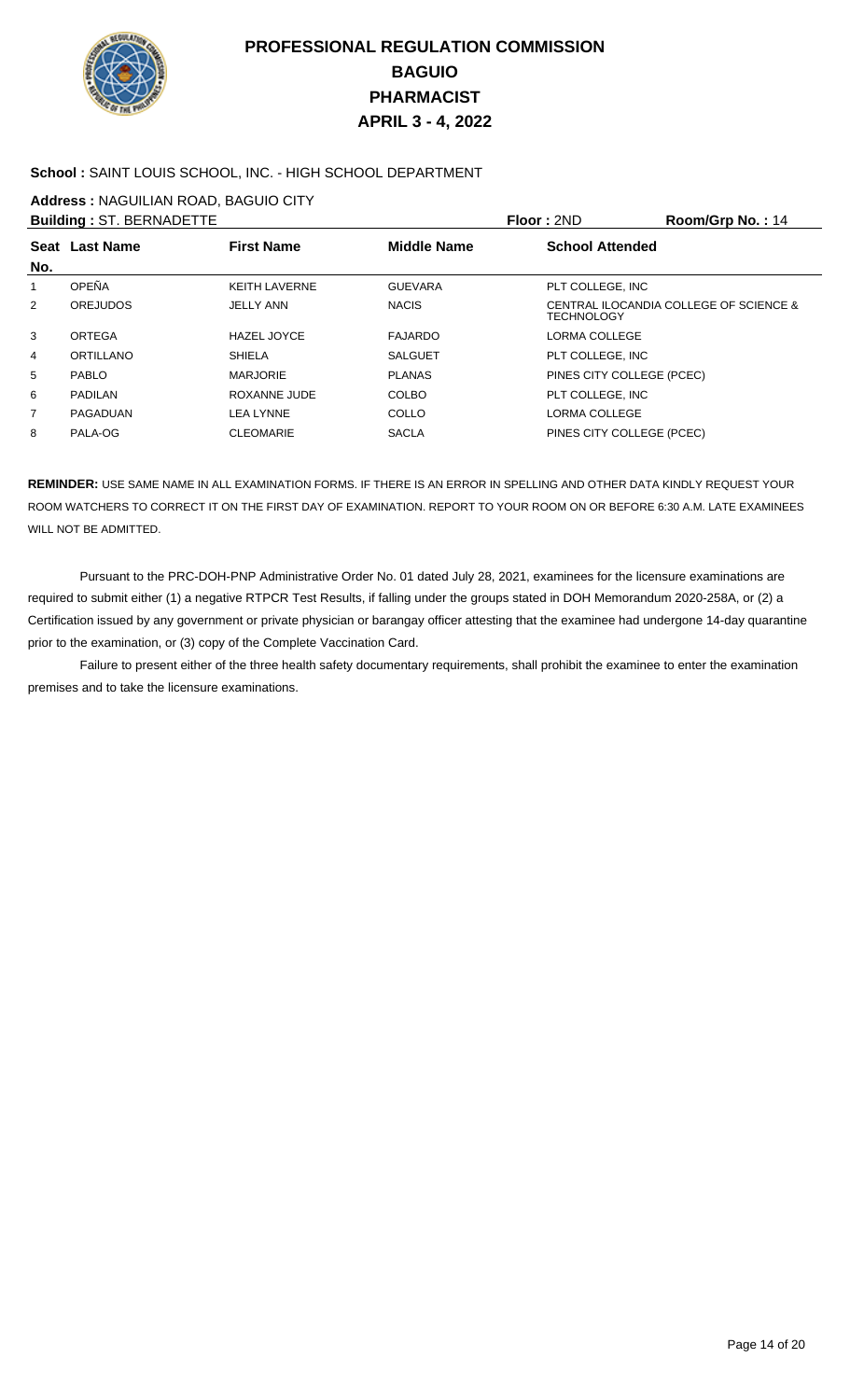

#### **School :** SAINT LOUIS SCHOOL, INC. - HIGH SCHOOL DEPARTMENT

**Address :** NAGUILIAN ROAD, BAGUIO CITY

|                | <b>Building: ST. BERNADETTE</b> |                      |                    | <b>Floor: 1ST</b>             | Room/Grp No.: $15$                      |
|----------------|---------------------------------|----------------------|--------------------|-------------------------------|-----------------------------------------|
| No.            | Seat Last Name                  | <b>First Name</b>    | <b>Middle Name</b> | <b>School Attended</b>        |                                         |
| 1              | PALA-OG                         | <b>ELOISA MAE</b>    | GAD-OAN            | PINES CITY COLLEGE (PCEC)     |                                         |
| 2              | PAMPLONA                        | <b>KLARYSSE</b>      | <b>PACULAN</b>     | <b>LORMA COLLEGE</b>          |                                         |
| 3              | <b>PANA</b>                     | <b>REMA</b>          | <b>TOSTOS</b>      | PLT COLLEGE, INC              |                                         |
| 4              | <b>PARANIS</b>                  | <b>RIZZA</b>         | <b>GUTIERREZ</b>   | PLT COLLEGE, INC              |                                         |
| 5              | <b>PARAS</b>                    | <b>YANNIE</b>        | <b>DELA FUENTE</b> | INC.                          | OUR LADY OF FATIMA UNIVERSITY-PAMPANGA, |
| 6              | <b>PARIS</b>                    | <b>DONNALYN</b>      | DADA-AN            | PINES CITY COLLEGE (PCEC)     |                                         |
| $\overline{7}$ | <b>PARUMOG</b>                  | <b>LOREN JANELLE</b> | <b>JAVIER</b>      | NUEVA ECIJA DOCTOR'S HOSPITAL |                                         |
| 8              | <b>PARUNGAO</b>                 | <b>REINA ROSE</b>    | <b>JOSE</b>        | <b>SAINT LOUIS UNIVERSITY</b> |                                         |

**REMINDER:** USE SAME NAME IN ALL EXAMINATION FORMS. IF THERE IS AN ERROR IN SPELLING AND OTHER DATA KINDLY REQUEST YOUR ROOM WATCHERS TO CORRECT IT ON THE FIRST DAY OF EXAMINATION. REPORT TO YOUR ROOM ON OR BEFORE 6:30 A.M. LATE EXAMINEES WILL NOT BE ADMITTED.

 Pursuant to the PRC-DOH-PNP Administrative Order No. 01 dated July 28, 2021, examinees for the licensure examinations are required to submit either (1) a negative RTPCR Test Results, if falling under the groups stated in DOH Memorandum 2020-258A, or (2) a Certification issued by any government or private physician or barangay officer attesting that the examinee had undergone 14-day quarantine prior to the examination, or (3) copy of the Complete Vaccination Card.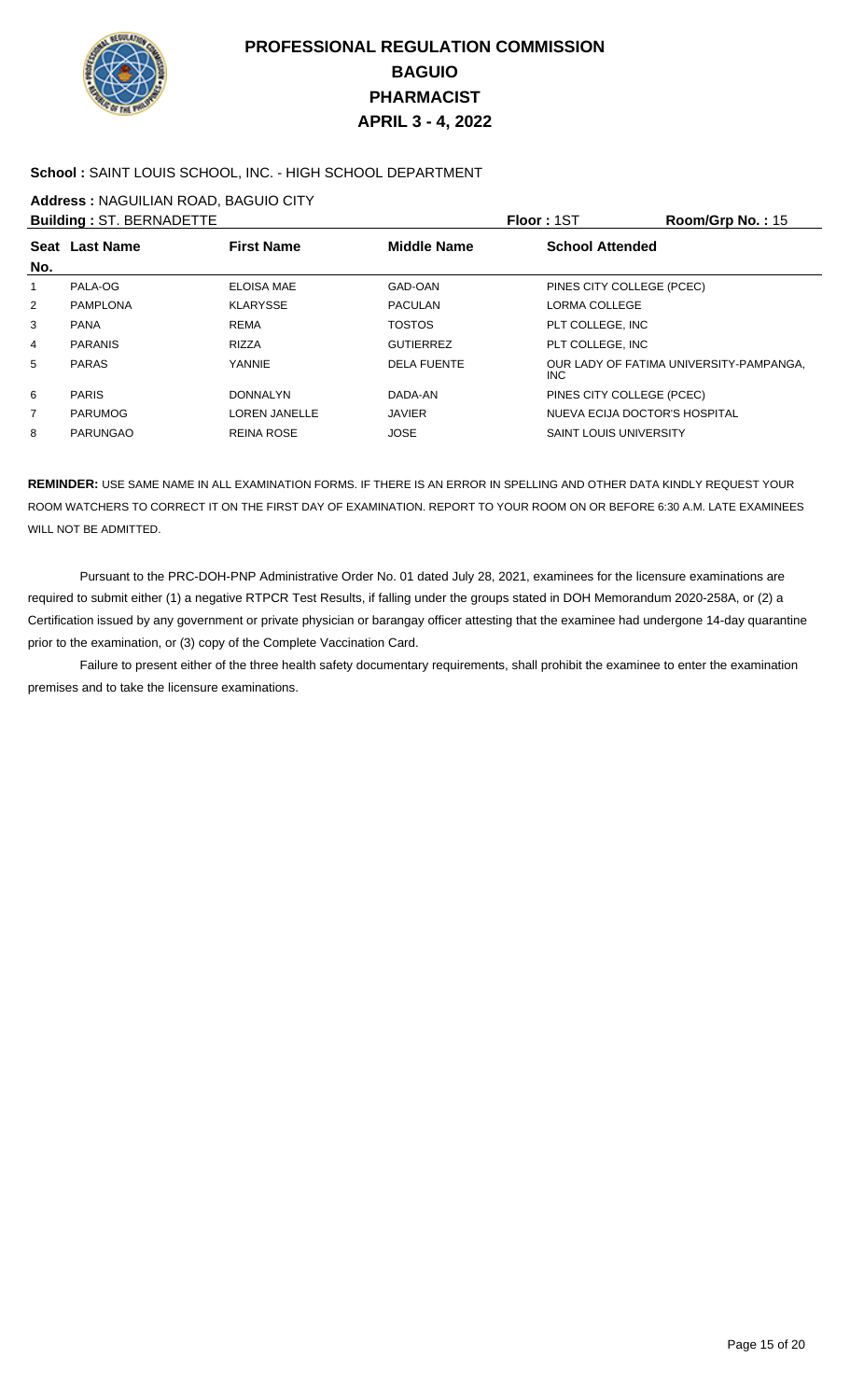

### **School :** SAINT LOUIS SCHOOL, INC. - HIGH SCHOOL DEPARTMENT

**Address :** NAGUILIAN ROAD, BAGUIO CITY

|                | <b>Building: ST. BERNADETTE</b> |                      |                    | Floor: 1ST                      | Room/Grp No.: 16 |
|----------------|---------------------------------|----------------------|--------------------|---------------------------------|------------------|
|                | Seat Last Name                  | <b>First Name</b>    | <b>Middle Name</b> | <b>School Attended</b>          |                  |
| No.            |                                 |                      |                    |                                 |                  |
| 1              | PASCUAL                         | AERY DANICA          | <b>DEO</b>         | PLT COLLEGE, INC                |                  |
| $\overline{2}$ | <b>PASCUAL</b>                  | <b>BERNARD JOHN</b>  | <b>TARIGA</b>      | EMILIO AGUINALDO COLLEGE-MANILA |                  |
| 3              | <b>PAULINO</b>                  | RIO EDISON           | <b>SABADO</b>      | PLT COLLEGE. INC                |                  |
| $\overline{4}$ | <b>PAYADON</b>                  | <b>CATHERINE MAE</b> | CHALINAT           | PINES CITY COLLEGE (PCEC)       |                  |
| 5              | <b>PEIL</b>                     | ARNELLE MAE          | LAWANGEN           | <b>SAINT LOUIS UNIVERSITY</b>   |                  |
| 6              | PINAY-AN                        | <b>JERISHEL</b>      | <b>PANANGON</b>    | PLT COLLEGE. INC                |                  |
| $\overline{7}$ | <b>PINKIHAN</b>                 | CARLA                | PAGAL              | PLT COLLEGE, INC                |                  |
| 8              | <b>POMANTOC</b>                 | JO-ANNE              | LAMARCA            | PLT COLLEGE. INC                |                  |

**REMINDER:** USE SAME NAME IN ALL EXAMINATION FORMS. IF THERE IS AN ERROR IN SPELLING AND OTHER DATA KINDLY REQUEST YOUR ROOM WATCHERS TO CORRECT IT ON THE FIRST DAY OF EXAMINATION. REPORT TO YOUR ROOM ON OR BEFORE 6:30 A.M. LATE EXAMINEES WILL NOT BE ADMITTED.

 Pursuant to the PRC-DOH-PNP Administrative Order No. 01 dated July 28, 2021, examinees for the licensure examinations are required to submit either (1) a negative RTPCR Test Results, if falling under the groups stated in DOH Memorandum 2020-258A, or (2) a Certification issued by any government or private physician or barangay officer attesting that the examinee had undergone 14-day quarantine prior to the examination, or (3) copy of the Complete Vaccination Card.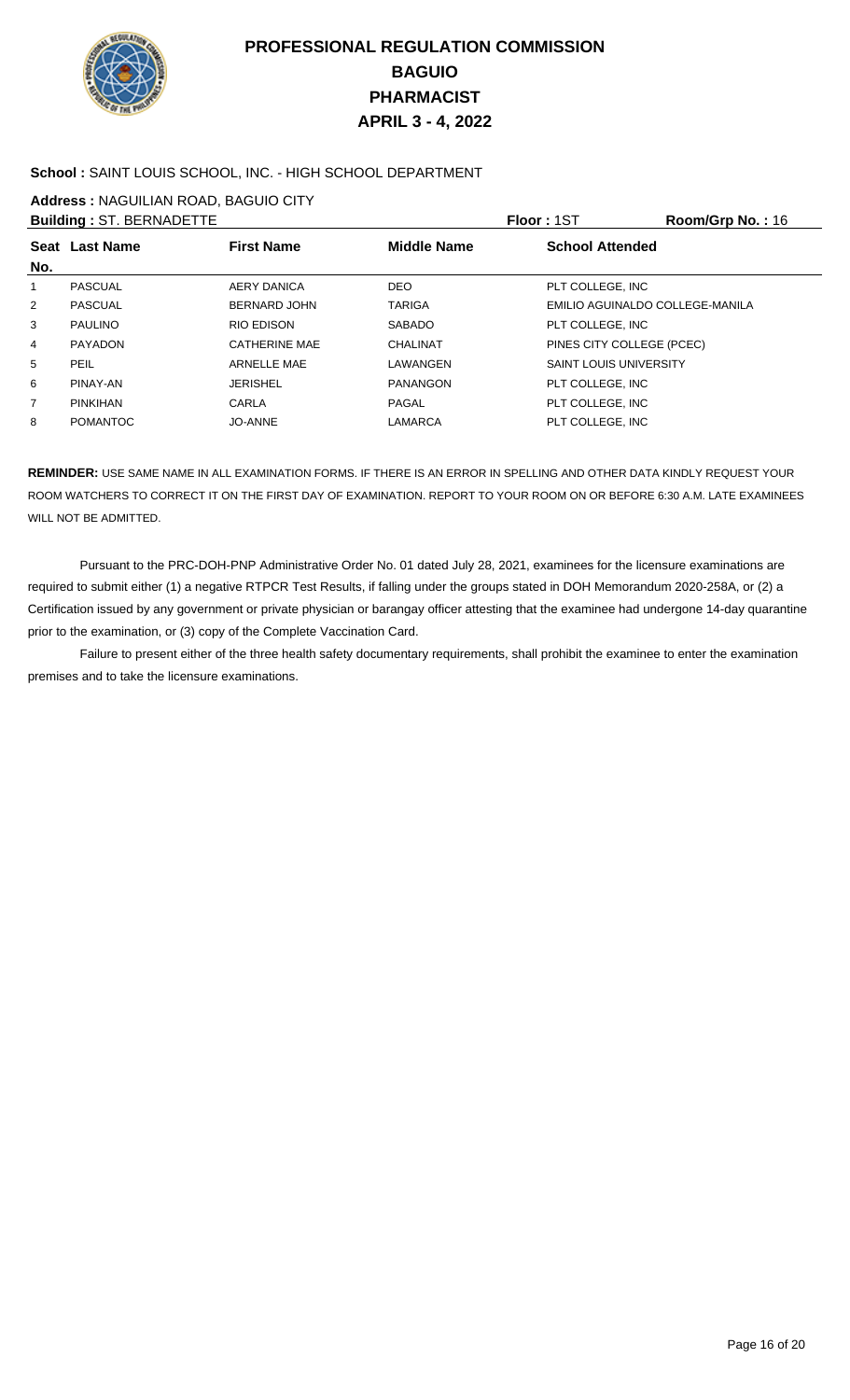

### **School :** SAINT LOUIS SCHOOL, INC. - HIGH SCHOOL DEPARTMENT

**Address :** NAGUILIAN ROAD, BAGUIO CITY

|                | <b>Building: ST. BERNADETTE</b> |                     | <b>Floor: 1ST</b> |                           | Room/Grp No.: 17                      |
|----------------|---------------------------------|---------------------|-------------------|---------------------------|---------------------------------------|
| No.            | Seat Last Name                  | <b>First Name</b>   | Middle Name       | <b>School Attended</b>    |                                       |
|                | <b>PRIMERO</b>                  | MARK JAYSON         | GANAL             |                           | MARIANO MARCOS STATE UNIVERSITY-BATAC |
| 2              | <b>PUYAT</b>                    | <b>JEHMAIMA JOY</b> | <b>GUERRERO</b>   | NUEVA ECIJA COLLEGES      |                                       |
| 3              | QUEJA                           | JOAN                | CARIAGA           |                           | MARIANO MARCOS STATE UNIVERSITY-BATAC |
| 4              | QUEMI                           | MARIA IZABELLE      | <b>GAPATE</b>     | PINES CITY COLLEGE (PCEC) |                                       |
| 5              | QUIJENCIO                       | <b>WENYNE</b>       | <b>LIMMID</b>     | PLT COLLEGE. INC          |                                       |
| 6              | QUIMADO                         | LORRAINE            | <b>RAMOS</b>      |                           | MARIANO MARCOS STATE UNIVERSITY-BATAC |
| $\overline{7}$ | QUITANO                         | <b>MONALIZA</b>     | GAYANA            | PLT COLLEGE, INC          |                                       |
| 8              | <b>REQUINALA</b>                | DANIELLE JANE       | CORPUZ            | PLT COLLEGE. INC          |                                       |

**REMINDER:** USE SAME NAME IN ALL EXAMINATION FORMS. IF THERE IS AN ERROR IN SPELLING AND OTHER DATA KINDLY REQUEST YOUR ROOM WATCHERS TO CORRECT IT ON THE FIRST DAY OF EXAMINATION. REPORT TO YOUR ROOM ON OR BEFORE 6:30 A.M. LATE EXAMINEES WILL NOT BE ADMITTED.

 Pursuant to the PRC-DOH-PNP Administrative Order No. 01 dated July 28, 2021, examinees for the licensure examinations are required to submit either (1) a negative RTPCR Test Results, if falling under the groups stated in DOH Memorandum 2020-258A, or (2) a Certification issued by any government or private physician or barangay officer attesting that the examinee had undergone 14-day quarantine prior to the examination, or (3) copy of the Complete Vaccination Card.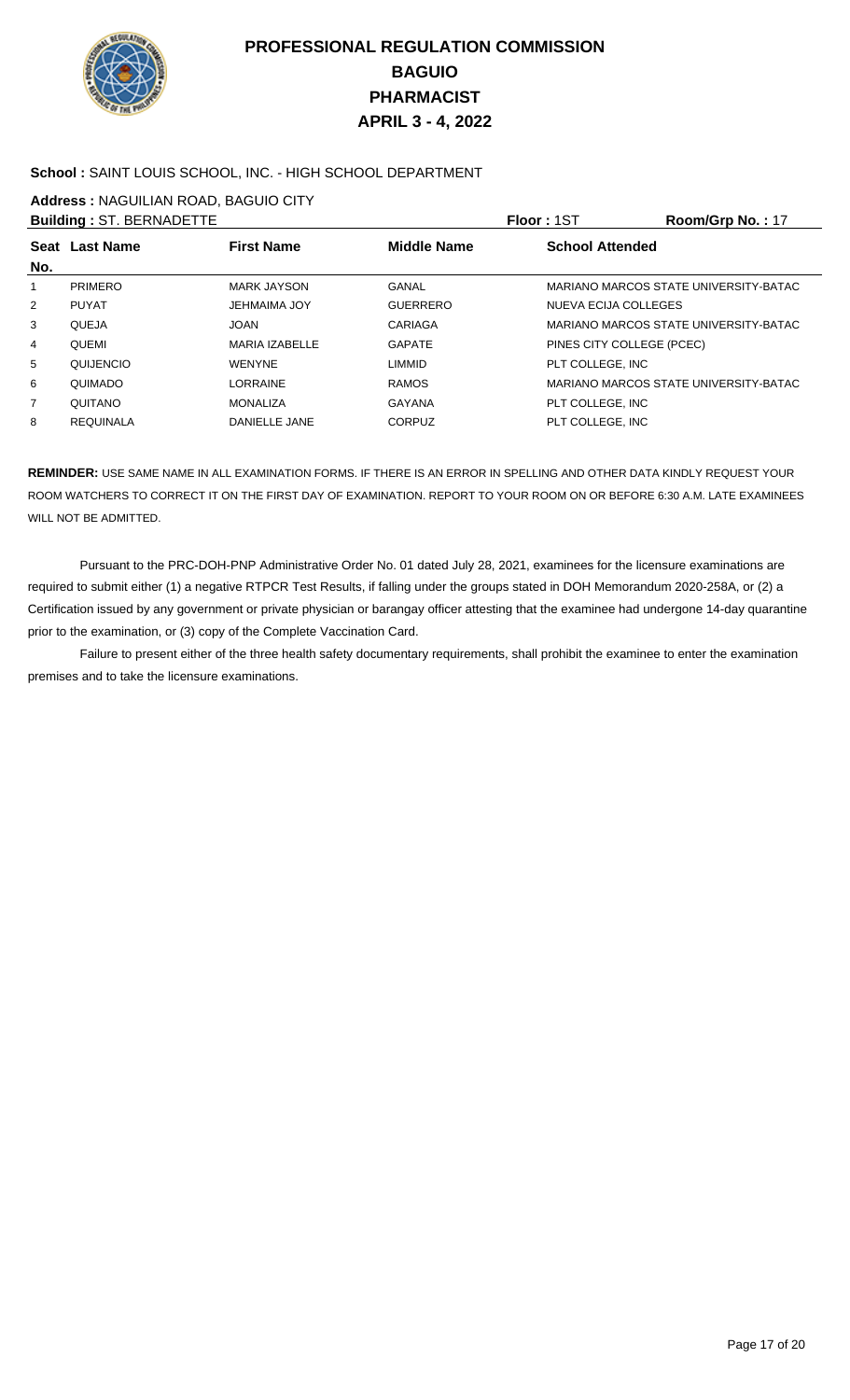

### **School :** SAINT LOUIS SCHOOL, INC. - HIGH SCHOOL DEPARTMENT

**Address :** NAGUILIAN ROAD, BAGUIO CITY

|                | <b>Building: ST. BERNADETTE</b> |                           |                    | Floor: 1ST                        | Room/Grp No.: 18                       |
|----------------|---------------------------------|---------------------------|--------------------|-----------------------------------|----------------------------------------|
| No.            | Seat Last Name                  | <b>First Name</b>         | <b>Middle Name</b> | <b>School Attended</b>            |                                        |
|                | <b>REYES</b>                    | <b>JOSE MARIA</b>         | PERALTA            |                                   | MARIANO MARCOS STATE UNIVERSITY-BATAC  |
| $\overline{2}$ | <b>REYES</b>                    | RHINA ALYSSA              | <b>ACLE</b>        | CENTRO ESCOLAR UNIVERSITY-MALOLOS |                                        |
| 3              | <b>RIOSA</b>                    | <b>MARY CHARISH</b>       | <b>CARREON</b>     | NUEVA ECIJA DOCTOR'S HOSPITAL     |                                        |
| 4              | <b>RIVERA</b>                   | LANNIE ROSE               | <b>TANGUID</b>     | PLT COLLEGE. INC                  |                                        |
| 5              | <b>RODAS</b>                    | <b>MEDWIN</b>             | PALAGANAS          | PINES CITY COLLEGE (PCEC)         |                                        |
| 6              | <b>SANCHEZ</b>                  | <b>CHARLENE DIANE</b>     | <b>ONG</b>         | PINES CITY COLLEGE (PCEC)         |                                        |
| $\overline{7}$ | <b>SANTOS</b>                   | <b>BLESSED SARAH BELL</b> | <b>MACASAYA</b>    | <b>NUEVA ECIJA COLLEGES</b>       |                                        |
| 8              | <b>SANTOS</b>                   | <b>KARL</b>               | <b>CALUGAY</b>     |                                   | VIRGEN MILAGROSA UNIVERSITY FOUNDATION |

**REMINDER:** USE SAME NAME IN ALL EXAMINATION FORMS. IF THERE IS AN ERROR IN SPELLING AND OTHER DATA KINDLY REQUEST YOUR ROOM WATCHERS TO CORRECT IT ON THE FIRST DAY OF EXAMINATION. REPORT TO YOUR ROOM ON OR BEFORE 6:30 A.M. LATE EXAMINEES WILL NOT BE ADMITTED.

 Pursuant to the PRC-DOH-PNP Administrative Order No. 01 dated July 28, 2021, examinees for the licensure examinations are required to submit either (1) a negative RTPCR Test Results, if falling under the groups stated in DOH Memorandum 2020-258A, or (2) a Certification issued by any government or private physician or barangay officer attesting that the examinee had undergone 14-day quarantine prior to the examination, or (3) copy of the Complete Vaccination Card.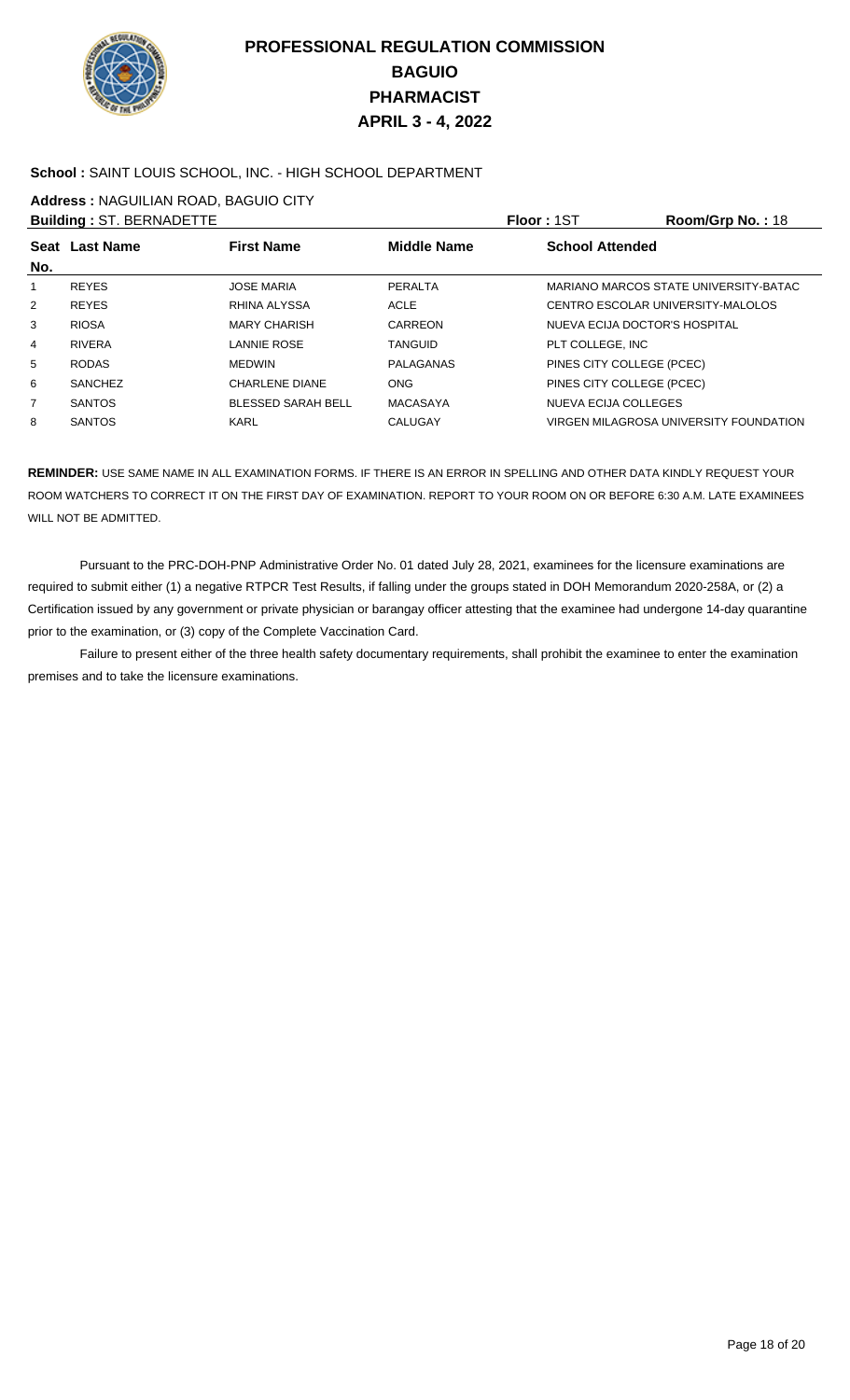

### **School :** SAINT LOUIS SCHOOL, INC. - HIGH SCHOOL DEPARTMENT

**Address :** NAGUILIAN ROAD, BAGUIO CITY

|                | <b>Building: ST. BERNADETTE</b> |                     |                    | <b>Floor: 1ST</b>         | Room/Grp No.: 19 |
|----------------|---------------------------------|---------------------|--------------------|---------------------------|------------------|
| No.            | Seat Last Name                  | <b>First Name</b>   | <b>Middle Name</b> | <b>School Attended</b>    |                  |
| 1              | <b>SANTOS</b>                   | <b>MARIA ALLYSA</b> | <b>GAPUSAN</b>     | LORMA COLLEGE             |                  |
| 2              | <b>SAPITOLA</b>                 | ARRIANE             | <b>NABUS</b>       | PINES CITY COLLEGE (PCEC) |                  |
| 3              | <b>SARANDI</b>                  | <b>REMIEL GIO</b>   | <b>BATTULAYAN</b>  | PINES CITY COLLEGE (PCEC) |                  |
| 4              | <b>SAYDOQUIS</b>                | <b>MA CHRISTINA</b> | <b>CAÑAS</b>       | <b>LORMA COLLEGE</b>      |                  |
| 5              | <b>SEBIO</b>                    | FEBY JOY            | AWINGAN            | PINES CITY COLLEGE (PCEC) |                  |
| 6              | <b>SORIANO</b>                  | <b>MARIA ELANE</b>  | <b>GALINDON</b>    | PINES CITY COLLEGE (PCEC) |                  |
| $\overline{7}$ | <b>TOROC</b>                    | EMEDEL              | <b>DOMINGO</b>     | LORMA COLLEGE             |                  |
| 8              | <b>TORRES</b>                   | <b>MARY GRACE</b>   | ASPILLAGA          | LORMA COLLEGE             |                  |

**REMINDER:** USE SAME NAME IN ALL EXAMINATION FORMS. IF THERE IS AN ERROR IN SPELLING AND OTHER DATA KINDLY REQUEST YOUR ROOM WATCHERS TO CORRECT IT ON THE FIRST DAY OF EXAMINATION. REPORT TO YOUR ROOM ON OR BEFORE 6:30 A.M. LATE EXAMINEES WILL NOT BE ADMITTED.

 Pursuant to the PRC-DOH-PNP Administrative Order No. 01 dated July 28, 2021, examinees for the licensure examinations are required to submit either (1) a negative RTPCR Test Results, if falling under the groups stated in DOH Memorandum 2020-258A, or (2) a Certification issued by any government or private physician or barangay officer attesting that the examinee had undergone 14-day quarantine prior to the examination, or (3) copy of the Complete Vaccination Card.